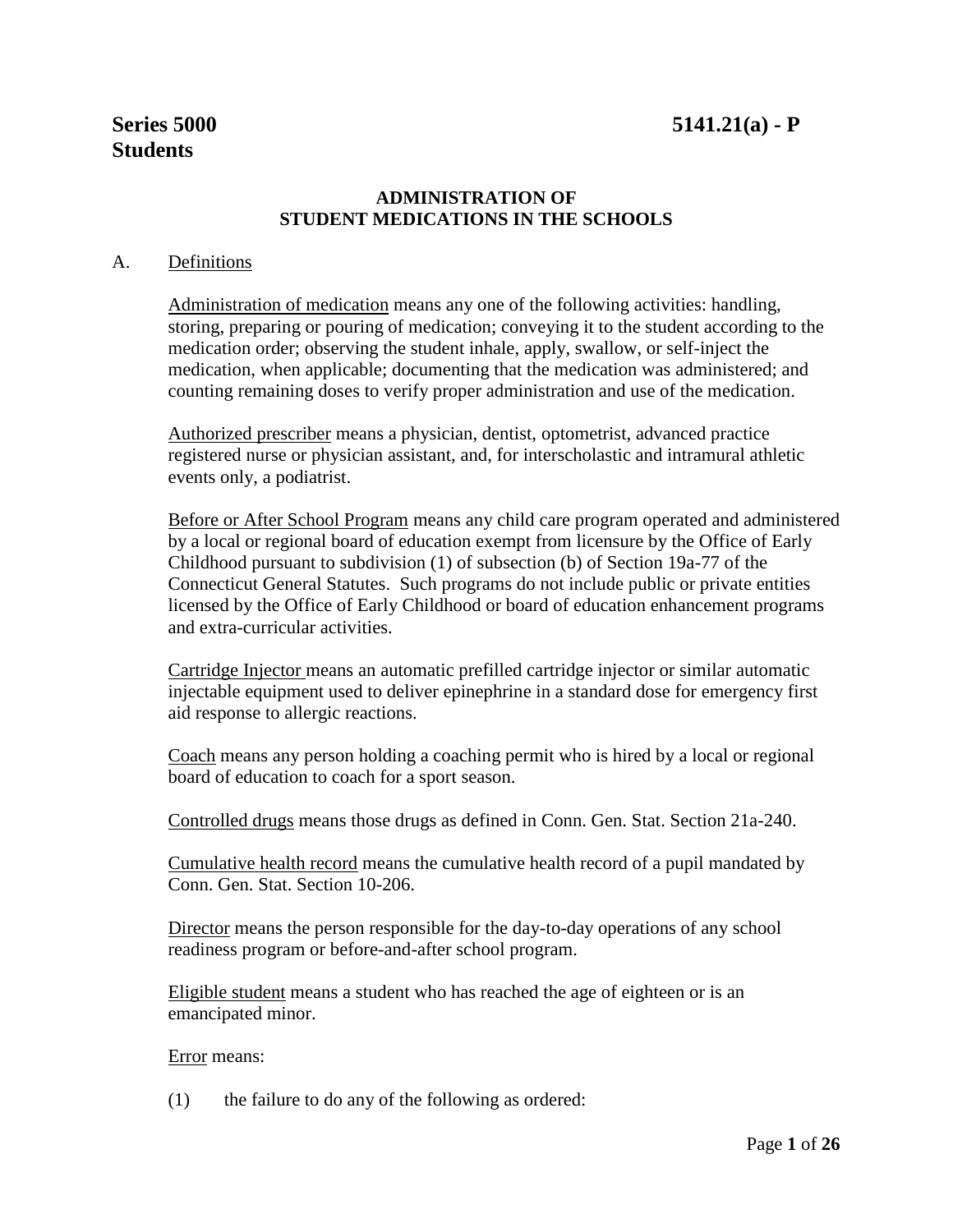- (a) administer a medication to a student;
- (b) administer medication within the time designated by the prescribing physician;
- (c) administer the specific medication prescribed for a student;
- (d) administer the correct dosage of medication;
- (e) administer medication by the proper route;
- (f) administer the medication according to generally accepted standards of practice; or
- (2) the administration of medication to a student which is not ordered, or which is not authorized in writing by the parent or guardian of such student, except for the administration of epinephrine or naloxone for the purpose of emergency first aid as set forth in Sections D and E below.

Guardian means one who has the authority and obligations of guardianship of the person of a minor, and includes: (1) the obligation of care and control; and (2) the authority to make major decisions affecting the minor's welfare, including, but not limited to, consent determinations regarding marriage, enlistment in the armed forces and major medical, psychiatric or surgical treatment.

Intramural athletic events means tryouts, competition, practice, drills, and transportation to and from events that are within the bounds of a school district for the purpose of providing an opportunity for students to participate in physical activities and athletic contests that extend beyond the scope of the physical education program.

Interscholastic athletic events means events between or among schools for the purpose of providing an opportunity for students to participate in competitive contests that are highly organized and extend beyond the scope of intramural programs and includes tryouts, competition, practice, drills and transportation to and from such events.

Investigational drug means any medication with an approved investigational new drug (IND) application on file with the Food and Drug Administration (FDA), which is being scientifically tested and clinically evaluated to determine its efficacy, safety and side effects and which has not yet received FDA approval.

Licensed athletic trainer means a licensed athletic trainer employed by the school district pursuant to Chapter 375a of the Connecticut General Statutes.

Medication means any medicinal preparation, both prescription and non-prescription, including controlled drugs, as defined in Conn. Gen. Stat. Section 21a-240. This definition includes Aspirin, Ibuprofen or Aspirin substitutes containing Acetaminophen.

Medication Emergency means a life-threatening reaction of a student to a medication.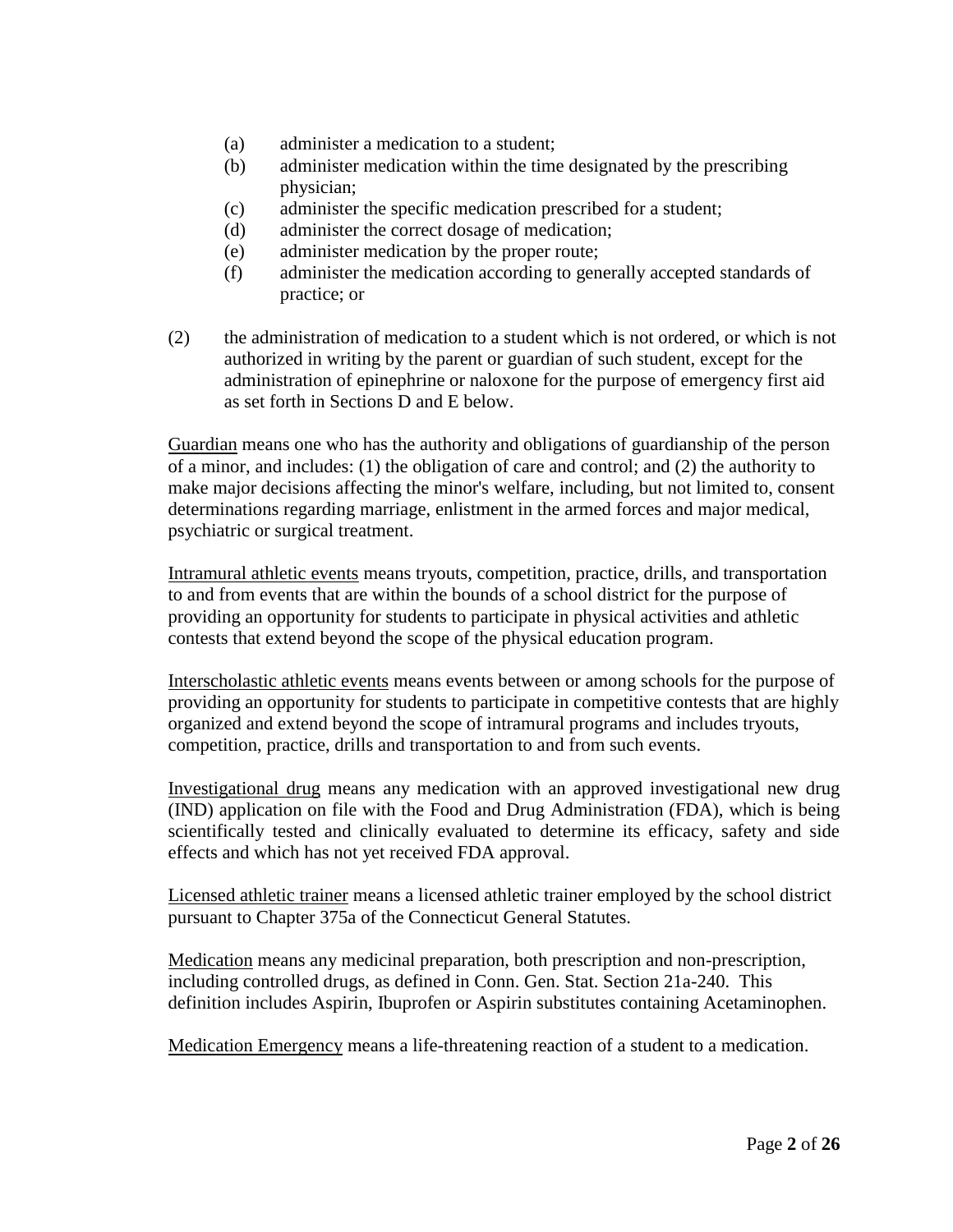Medication plan means a documented plan established by the school nurse in conjunction with the parent and student regarding the administration of medication in school. Such plan may be a stand-alone plan, part of an individualized health care plan, an emergency care plan or a medication administration form.

Medication order means the authorization by an authorized prescriber for the administration of medication to a student which shall include the name of the student, the name and generic name of the medication, the dosage of the medication, the route of administration, the time of administration, the frequency of administration, the indications for medication, any potential side effects including overdose or missed dose of the medication, the start and termination dates not to exceed a 12-month period, and the written signature of the prescriber.

Nurse means an advanced practice registered nurse, a registered nurse or a practical nurse licensed in Connecticut in accordance with Chapter 378, Conn. Gen. Stat.

Occupational Therapist means an occupational therapist employed full time by the local or regional board of education and licensed in Connecticut pursuant to Chapter 376a of the Connecticut General Statutes.

Optometrist means an optometrist licensed to provide optometry pursuant to Chapter 380 of the Connecticut General Statutes.

Paraprofessional means a health care aide or assistant or an instructional aide or assistant employed by the local or regional board of education who meets the requirements of such board of employment as a health care aide or assistant or instructional aide or assistant.

Physical therapist means a physical therapist employed full time by the local or regional board of education and licensed in Connecticut pursuant to Chapter 376 of the Connecticut General Statutes.

Physician means a doctor of medicine or osteopathy licensed to practice medicine in Connecticut pursuant to Chapters 370 and 371 of the Connecticut General Statutes, or licensed to practice medicine in another state.

Podiatrist means an individual licensed to practice podiatry in Connecticut pursuant to Chapter 375 of the Connecticut General Statutes.

Principal means the administrator in the school.

Research or study medications means FDA-approved medications being administered according to an approved study protocol. A copy of the study protocol shall be provided to the school nurse along with the name of the medication to be administered and the acceptable range of dose of such medication to be administered.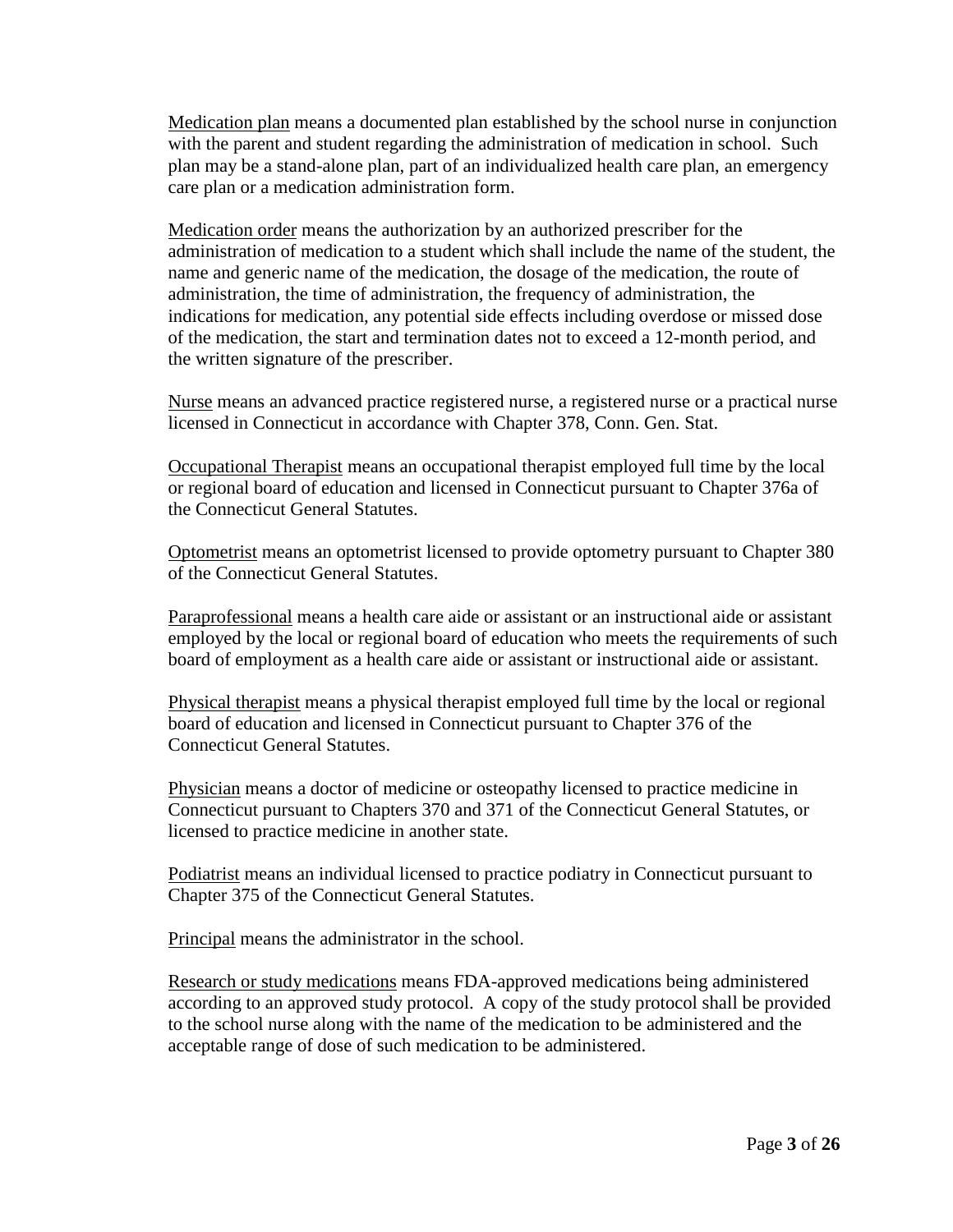School means any educational facility or program which is under the jurisdiction of the Board excluding extracurricular activities.

School nurse means a nurse appointed in accordance with Conn. Gen. Stat. Section 10- 212.

School nurse supervisor means the nurse designated by the local or regional board of education as the supervisor or, if no designation has been made by the board, the lead or coordinating nurse assigned by the board.

School readiness program means a program that receives funds from the State Department of Education for a school readiness program pursuant to subsection (b) of Section 10-16p of the Connecticut General Statutes and exempt from licensure by the Office of Early Childhood pursuant to subdivision (1) of subsection (b) of Section 19a-77 of the Connecticut General Statutes.

Self-administration of medication means the control of the medication by the student at all times and is self-managed by the student according to the individual medication plan.

Teacher means a person employed full time by the Board who has met the minimum standards as established by the Board for performance as a teacher and has been approved by the school medical advisor and school nurse to be designated to administer medications pursuant to the Regulations of Connecticut State Agencies Sections 10-212a-1 through 10-212a-7.

#### B. General Policies On Administration of Medications

- (1) Except as provided below in Section D, no medication, including non-prescription drugs, may be administered by any school personnel without:
	- (a) the written medication order of an authorized prescriber;
	- (b) the written authorization of the student's parent or guardian or eligible student; and
	- (c) the written permission of a parent for the exchange of information between the prescriber and the school nurse necessary to ensure safe administration of such medication.
- (2) Prescribed medications shall be administered to and taken by only the person for whom the prescription has been written.
- (3) Except as provided in Section D, medications may be administered only by a licensed nurse or, in the absence of a licensed nurse, by:
	- (a) a full-time principal, a full-time teacher, or a full-time licensed physical or occupational therapist employed by the school district. A full-time principal, teacher, licensed physical or occupational therapist employed by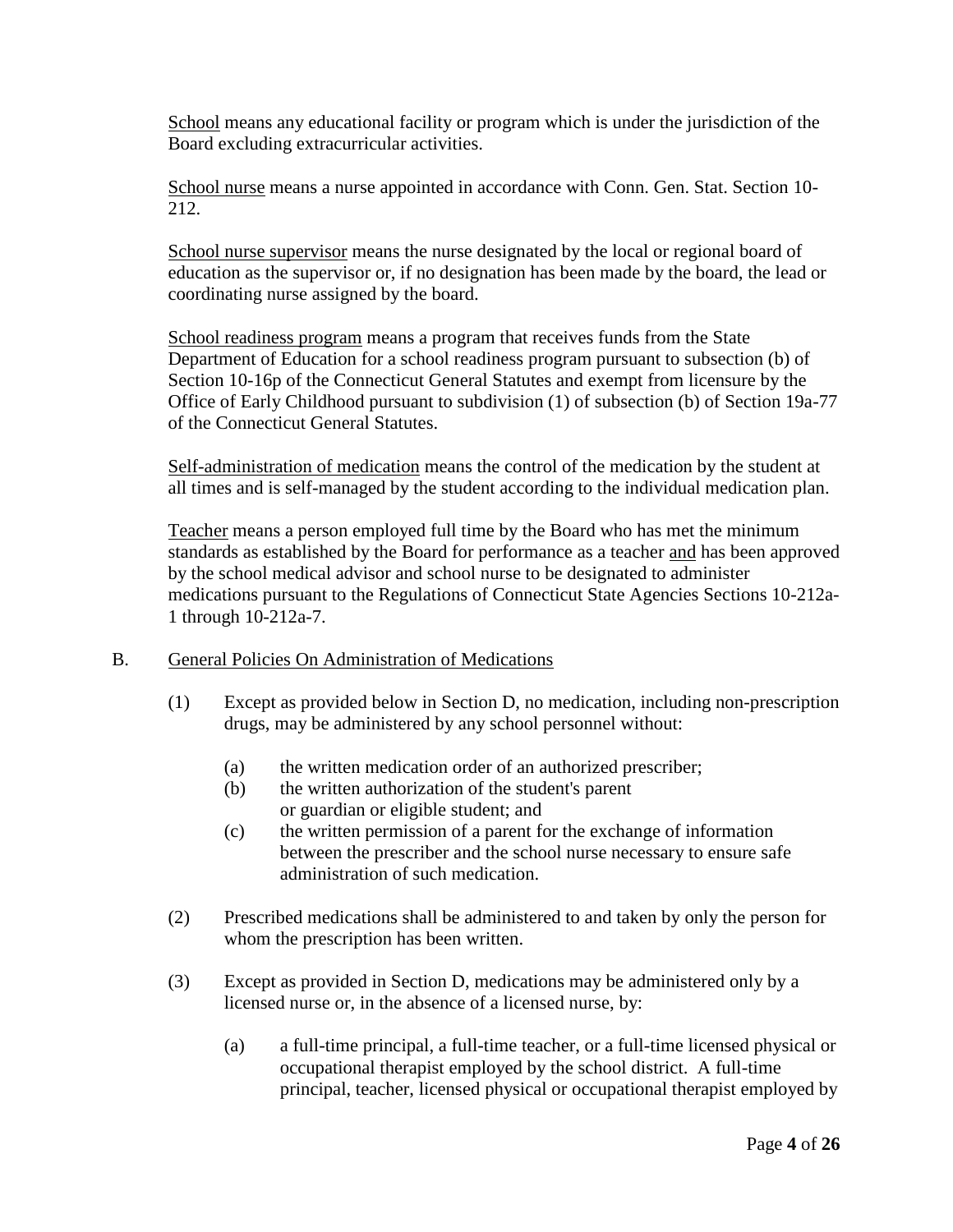the school district may administer oral, topical, intranasal or inhalant medications. Such individuals may administer injectable medications only to a student with a medically diagnosed allergic condition that may require prompt treatment to protect the student against serious harm or death.

- (b) students with chronic medical conditions who are able to possess, selfadminister, or possess and self-administer medication, provided all of the following conditions are met:
	- (i) an authorized prescriber provides a written medication order, including the recommendation for possession, self-administration, or possession and self-administration;
	- (ii) there is a written authorization for possession, self-administration, or possession and self-administration from the student's parent or guardian or eligible student;
	- (iii) the school nurse has developed a plan for possession, selfadministration, or possession and self-administration, and general supervision, and has documented the plan in the student's cumulative health record;
	- (iv) the school nurse has assessed the student's competency for selfadministration and deemed it safe and appropriate, including that the student: is capable of identifying and selecting the appropriate medication by size, color, amount or other label identification; knows the frequency and time of day for which the medication is ordered; can identify the presenting symptoms that require medication; administers the medication appropriately; maintains safe control of the medication at all times; seeks adult supervision whenever warranted; and cooperates with the established medication plan;
	- (v) the principal, appropriate teachers, coaches and other appropriate school personnel are informed the student is possessing, selfadministering, or possessing and self-administering prescribed medication;
	- (vi) such medication is transported to school and maintained under the student's control in accordance with this policy; and
	- (vii) controlled drugs, as defined in this policy, may not be possessed or self-administered by students, except in extraordinary situations, such as international field trips, with approval of the school nurse supervisor and the school medical advisor in advance and development of an appropriate plan.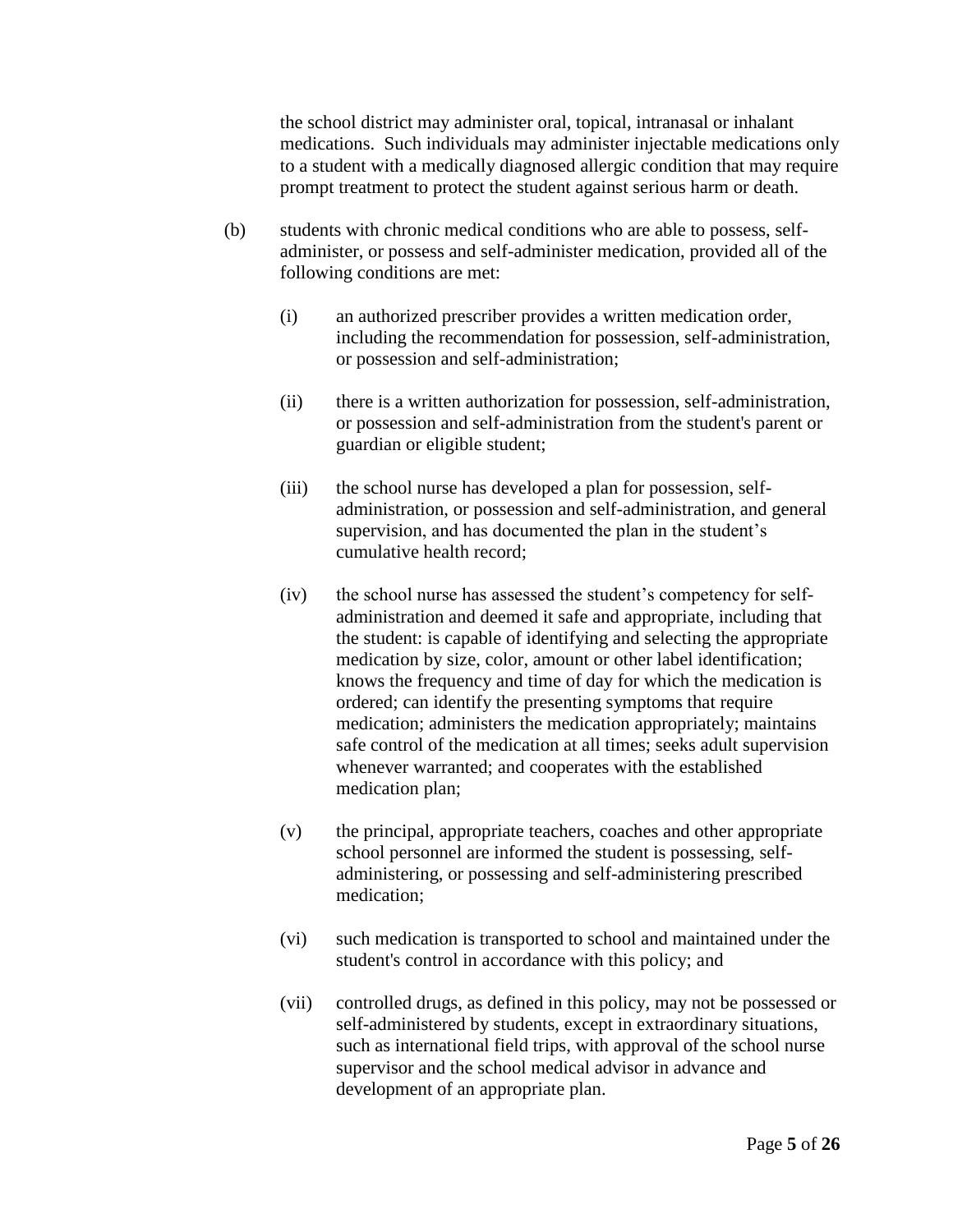- (c) a student diagnosed with asthma who is able to self-administer medication shall be permitted to retain possession of an asthmatic inhaler at all times while attending school, in order to provide for prompt treatment to protect such child against serious harm or death, provided all of the following conditions are met:
	- (i) an authorized prescriber provides a written order requiring the possession of an inhaler by the student at all times in order to provide for prompt treatment in order to protect the child against serious harm or death and authorizing the student's selfadministration of medication, and such written order is provided to the school nurse;
	- (ii) there is a written authorization from the student's parent or guardian regarding the possession of an inhaler by the student at all times in order to protect the child against serious harm or death and authorizing the student's self-administration of medication, and such written authorization is provided to the school nurse;
	- (iii) the conditions set forth in subsection (b) above have been met, except that the school nurse's review of a student's competency to self-administer an inhaler for asthma in the school setting shall not be used to prevent a student from retaining and self-administering an inhaler for asthma. Students may self-administer medication with only the written authorization of an authorized prescriber and written authorization from the student's parent or guardian or eligible student; and
	- (iv) the conditions for self-administration meet any regulations as may be imposed by the State Board of Education in consultation with the Commissioner of Public Health.
- (d) a student diagnosed with an allergic condition who is able to selfadminister medication shall be permitted to retain possession of a cartridge injector at all times while attending school, in order to provide for prompt treatment to protect such child against serious harm or death, provided all of the following conditions are met:
	- (i) an authorized prescriber provides a written order requiring the possession of a cartridge injector by the student at all times in order to provide for prompt treatment in order to protect the child against serious harm or death and authorizing the student's possession, self-administration, or possession and selfadministration of medication, and such written order is provided to the school nurse;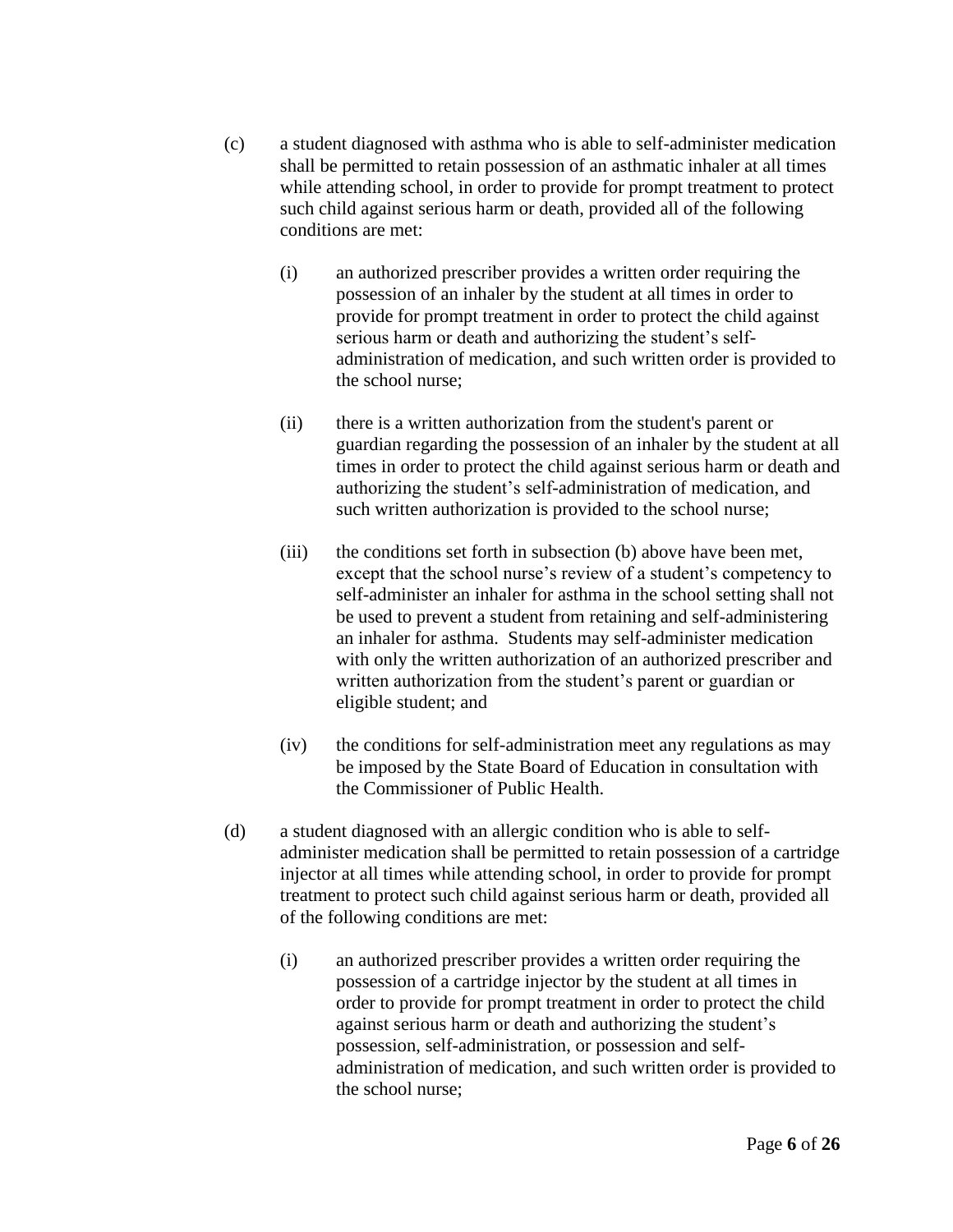- (ii) there is a written authorization from the student's parent or guardian regarding the possession of a cartridge injector by the student at all times in order to protect the child against serious harm or death and authorizing the student's possession, selfadministration, or possession and self-administration of medication, and such written authorization is provided to the school nurse;
- (iii) the conditions set forth in subsection (b) above have been met, except that the school nurse's review of a student's competency to self-administer cartridge injectors for medically-diagnosed allergies in the school setting shall not be used to prevent a student from retaining and self-administering a cartridge injector for medically-diagnosed allergies. Students may self-administer medication with only the written authorization of an authorized prescriber and written authorization from the student's parent or guardian or eligible student; and
- (iv) the conditions for self-administration meet any regulations as may be imposed by the State Board of Education in consultation with the Commissioner of Public Health.
- (e) a student with a medically diagnosed life-threatening allergic condition may possess, self-administer, or possess and self-administer medication, including but not limited to medication administered with a cartridge injector, to protect the student against serious harm or death, provided the following conditions are met:
	- (i) the parent or guardian of the student has provided written authorization for the student to possess, self-administer, or possess and self-administer such medication; and
	- (ii) a qualified medical professional has provided a written order for the possession, self-administration, or possession and selfadministration.
- (f) a coach of intramural or interscholastic athletic events or licensed athletic trainer who has been trained in the administration of medication, during intramural or interscholastic athletic events, may administer inhalant medications prescribed to treat respiratory conditions and/or medication administered with a cartridge injector for students with medically diagnosed allergic conditions which may require prompt treatment to protect the student against serious harm or death, provided all of the following conditions are met: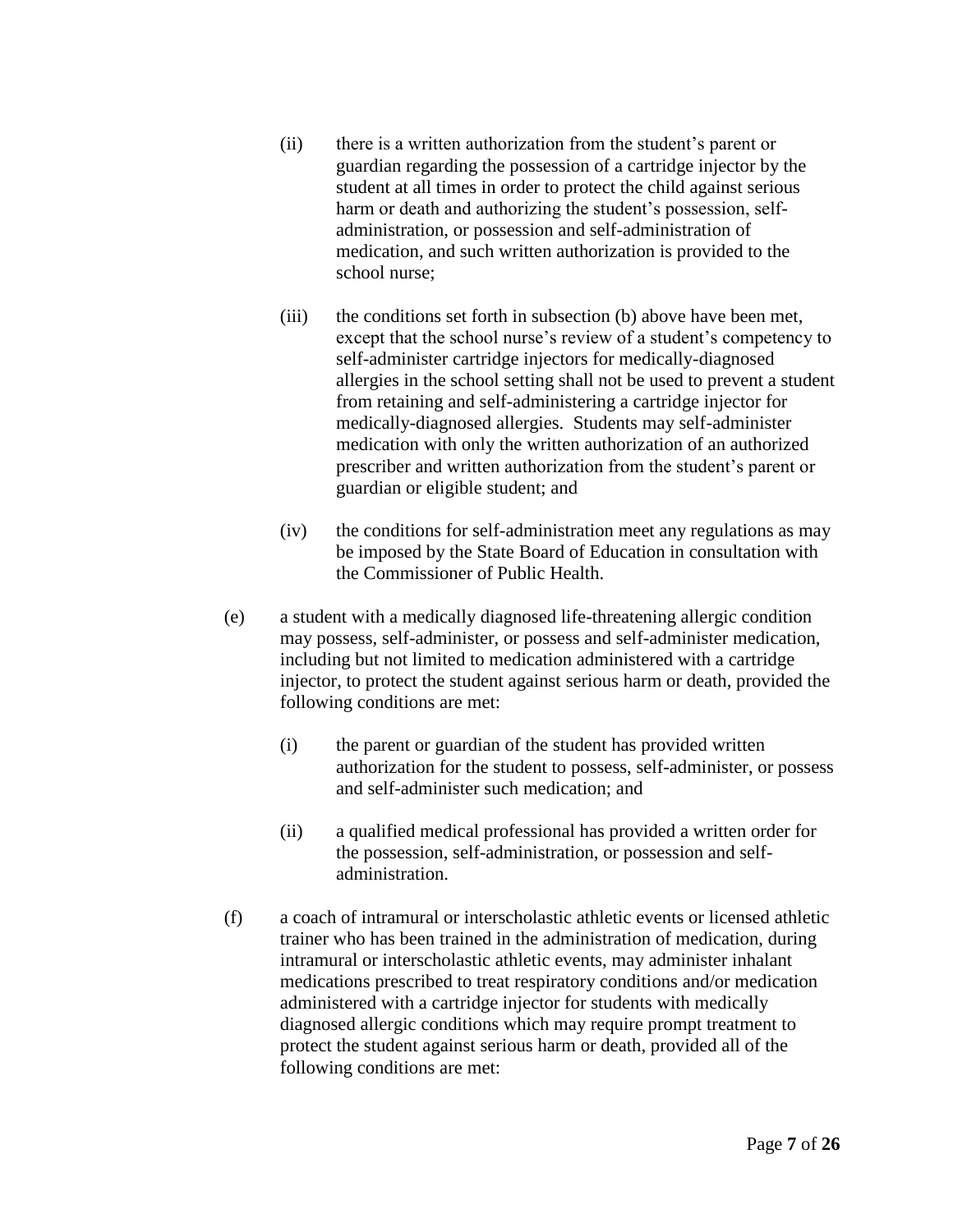- (i) the school nurse has determined that a self-administration plan is not viable;
- (ii) the school nurse has provided to the coach a copy of the authorized prescriber's order and parental permission form;
- (iii) the parent/guardian has provided the coach or licensed athletic trainer with the medication in accordance with Section K of this policy, and such medication is separate from the medication stored in the school health office for use during the school day; and
- (iv) the coach or licensed athletic trainer agrees to the administration of emergency medication and implements the emergency care plan, identified in Section H of this policy, when appropriate.
- (g) an identified school paraprofessional who has been trained in the administration of medication, provided medication is administered only to a specific student in order to protect that student from harm or death due to a medically diagnosed allergic condition, except as provided in Section D below, and the following additional conditions are met:
	- (i) there is written authorization from the student's parents/guardian to administer the medication in school;
	- (ii) medication is administered pursuant to the written order of  $(A)$  a physician licensed under chapter 370 of the Connecticut General Statutes, (B) an optometrist licensed to practice optometry under chapter 380 of the Connecticut General Statutes, (C) an advanced practice registered nurse licensed to prescribe in accordance with section 20-94a of the Connecticut General Statutes, or (D) a physician assistant licensed to prescribe in accordance with section 20-12d of the Connecticut General Statutes;
	- (iii) medication is administered only with approval by the school nurse and school medical advisor, if any, in conjunction with the school nurse supervisor and under the supervision of the school nurse;
	- (iv) the medication to be administered is limited to medications necessary for prompt treatment of an allergic reaction, including, but not limited to, a cartridge injector; and
	- (v) the paraprofessional shall have received proper training and supervision from the school nurse in accordance with this policy and state regulations.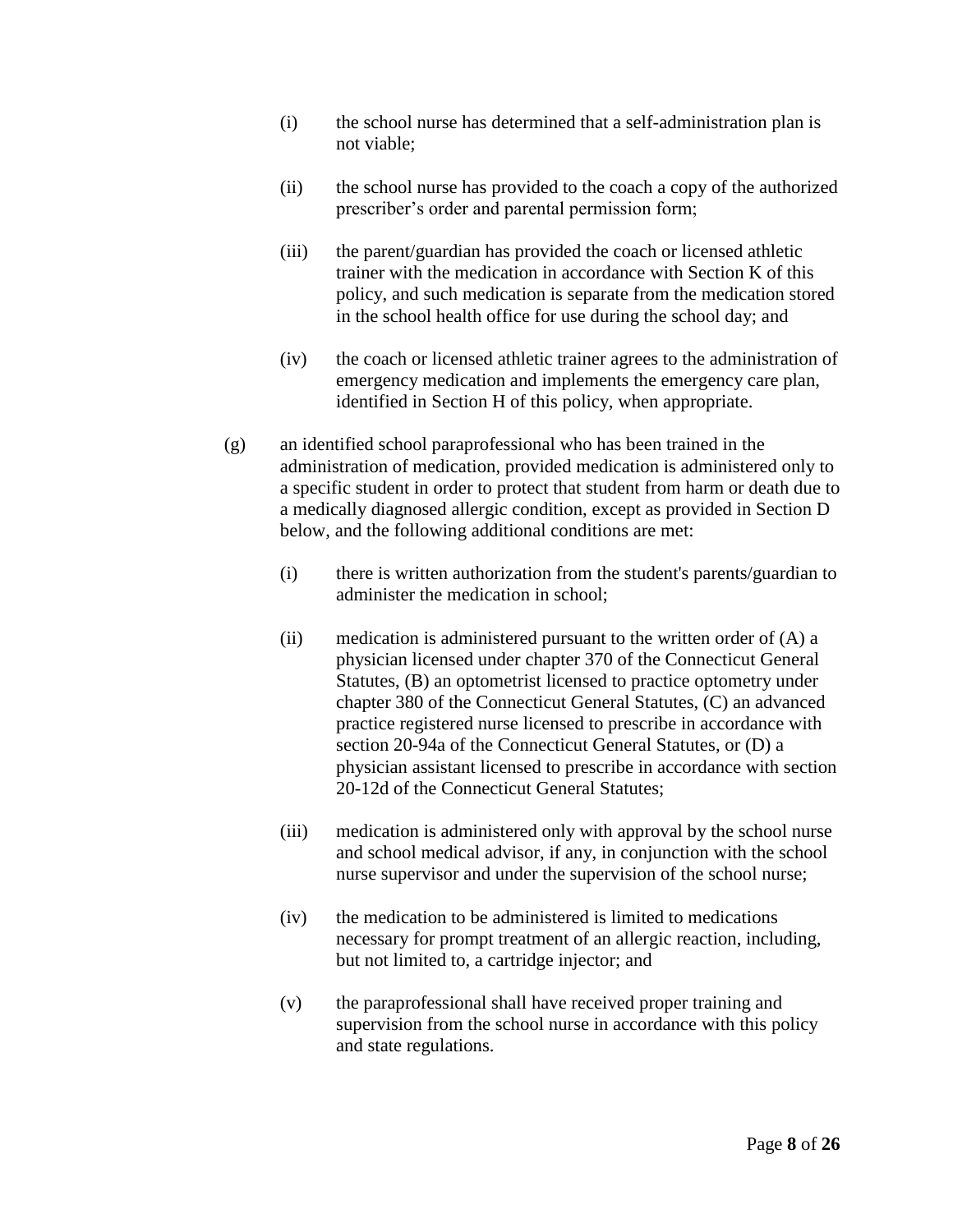- (h) a principal, teacher, licensed athletic trainer, licensed physical or occupational therapist employed by the Board, coach or school paraprofessional, provided medication is antiepileptic medication, including by rectal syringe, administered only to a specific student with a medically diagnosed epileptic condition that requires prompt treatment in accordance with the student's individual seizure action plan, and the following additional conditions are met:
	- (i) there is written authorization from the student's parents/guardians to administer the medication;
	- (ii) a written order for such administration has been received from the student's physician licensed under Chapter 370 of the Connecticut General Statutes;
	- (iii) the principal, teacher, licensed athletic trainer, licensed physical or occupational therapist employed by the Board, coach or school paraprofessional is selected by the school nurse and school medical advisor, if any, and voluntarily agrees to administer the medication;
	- (iv) the principal, teacher, licensed athletic trainer, licensed physical or occupational therapist employed by the Board, coach or school paraprofessional annually completes the training program established by the Connecticut State Department of Education and the Association of School Nurses of Connecticut, and the school nurse and medical advisor, if any, have attested, in writing, that such training has been completed; and
	- (v) the principal, teacher, licensed athletic trainer, licensed physical or occupational therapist employed by the Board, coach or school paraprofessional receives monthly reviews by the school nurse to confirm competency to administer antiepileptic medication.
- (i) a director of a school readiness program or a before or after school program, or the director's designee, provided that the medication is administered:
	- (i) only to a child enrolled in such program; and
	- (ii) in accordance with Section L of this policy.
- (j) a licensed practical nurse, after the school nurse has established the medication plan, provided that the licensed practical nurse may not train or delegate the administration of medication to another individual, and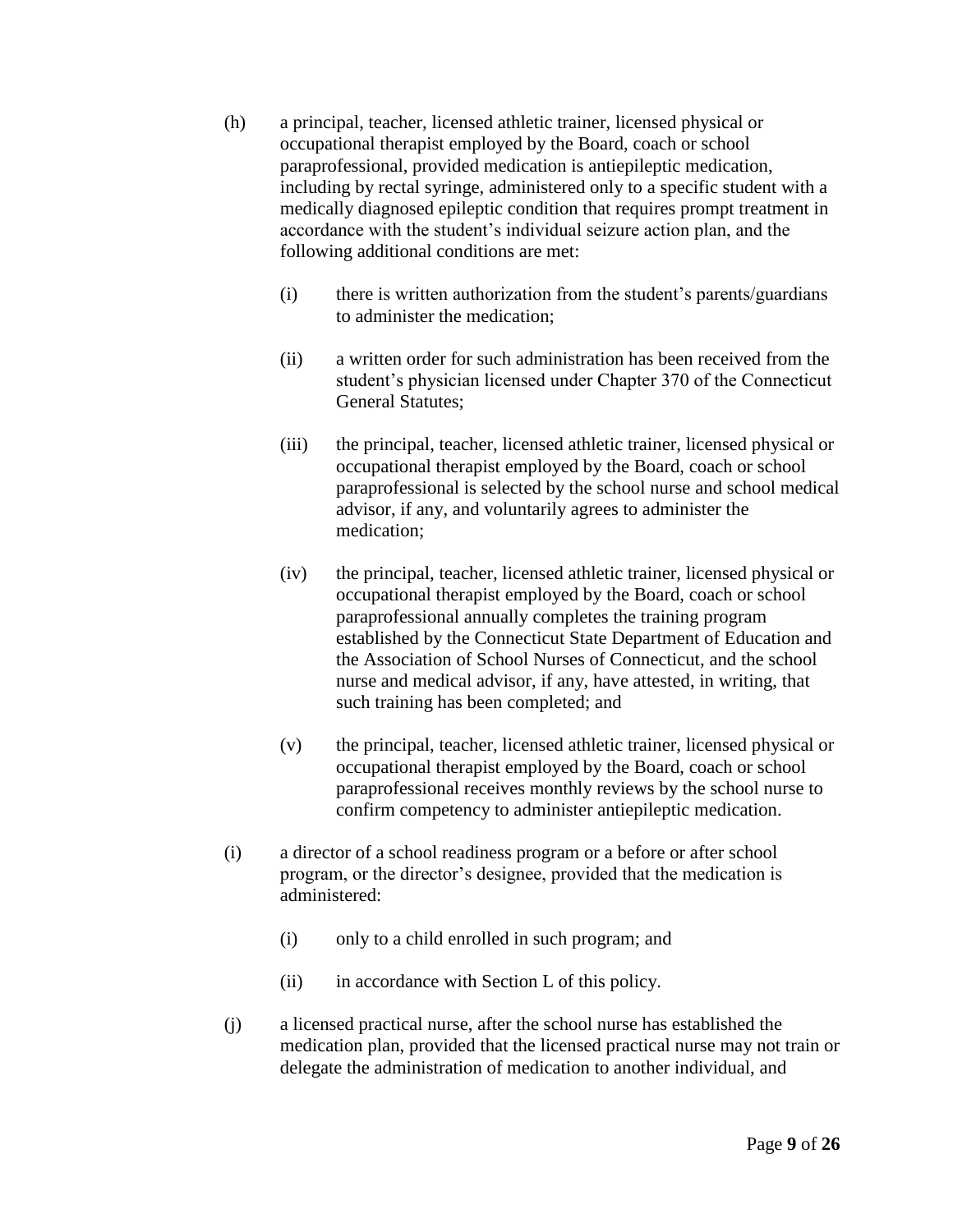provided that the licensed practical nurse can demonstrate one of the following:

- (i) training in administration of medications as part of their basic nursing program;
- (ii) successful completion of a pharmacology course and subsequent supervised experience; or
- (iii) supervised experience in the administration of medication while employed in a health care facility.
- (4) Medications may also be administered by a parent or guardian to his/her own child on school grounds.
- (5) Investigational drugs or research or study medications may be administered only by a licensed nurse. For FDA-approved medications being administered according to a study protocol, a copy of the study protocol shall be provided to the school nurse along with the name of the medication to be administered and the acceptable range of dose of such medication to be administered.

## C. Diabetic Students

- (1) The Regional School District No. 17 Board of Education (the "Board") permits blood glucose testing by students who have a written order from a physician or an advanced practice registered nurse stating the need and capability of such student to conduct self-testing.
- (2) The Board will not restrict the time or location of blood glucose testing by a student with diabetes on school grounds who has written authorization from a parent or guardian and a written order from a physician or an advanced practice registered nurse stating that such child is capable of conducting self-testing on school grounds.
- (3) In the absence or unavailability of the school nurse, select school employees may administer medication with injectable equipment used to administer glucagon to a student with diabetes that may require prompt treatment in order to protect the student against serious harm or death, under the following conditions:
	- (a) The student's parent or guardian has provided written authorization;
	- (b) A written order for such administration has been received from the student's physician licensed under Chapter 370 of the Connecticut General Statutes;
	- (c) The school employee is selected by either the school nurse or principal and is a principal, teacher, licensed athletic trainer, licensed physical or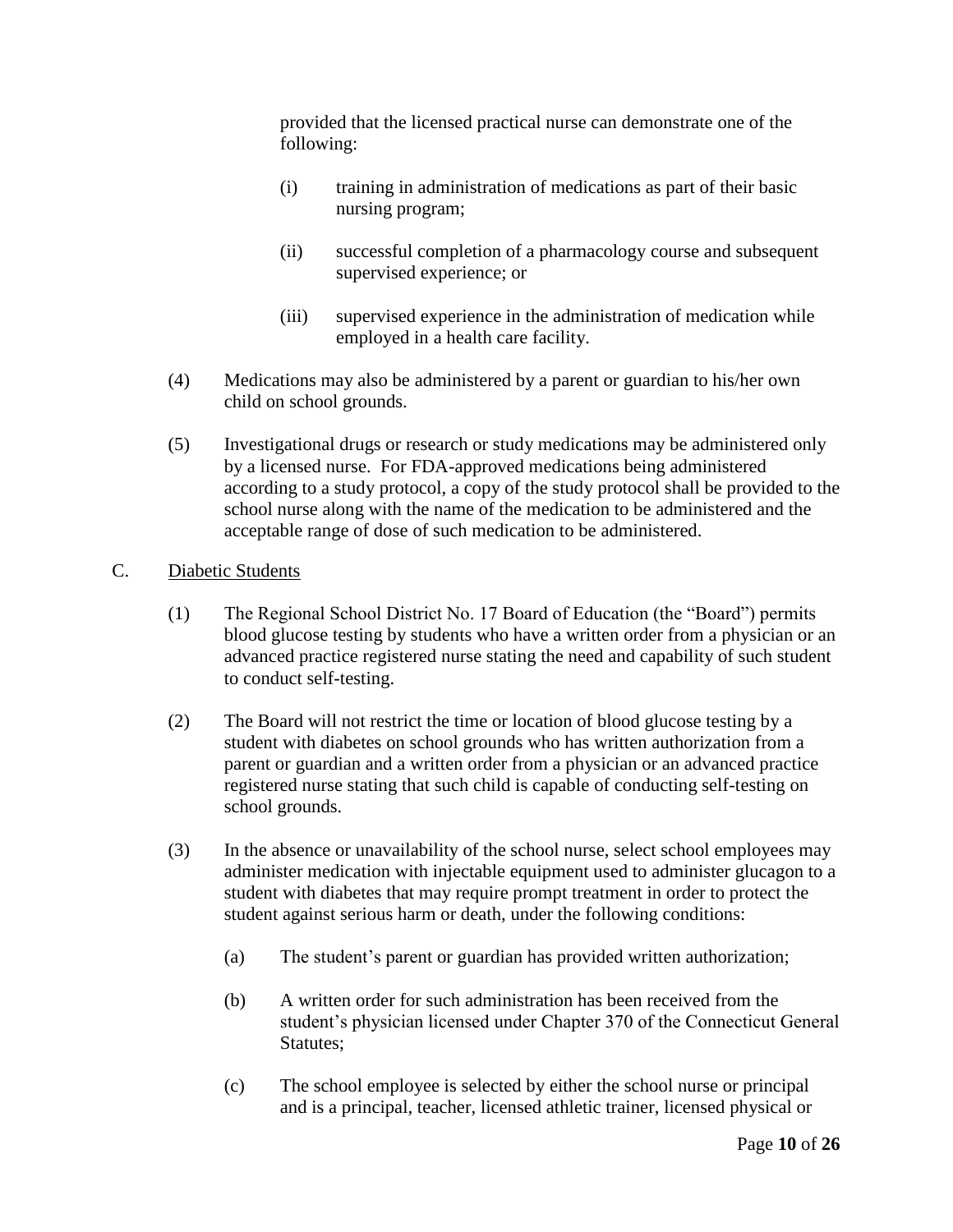occupational therapist employed by a school district, coach or school paraprofessional;

- (d) The school nurse shall provide general supervision to the selected school employee;
- (e) The selected school employee annually completes any training required by the school nurse and school medical advisor in the administration of medication with injectable equipment used to administer glucagon;
- (f) The school nurse and school medical advisor have attested in writing that selected school employee completed the required training; and
- (g) The selected school employee voluntarily agrees to serve as one who may administer medication with injectable equipment used to administer glucagon to a student with diabetes that may require prompt treatment in order to protect the student against serious harm or death.

## D. Epinephrine for Purposes of Emergency First Aid Without Prior Authorization

- (1) For purposes of this Section D, "regular school hours" means the posted hours during which students are required to be in attendance at the individual school on any given day.
- (2) The school nurse shall maintain epinephrine in cartridge injectors for the purpose of emergency first aid to students who experience allergic reactions and do not have prior written authorization of a parent or guardian or a prior written order of a qualified medical professional for the administration of epinephrine.
	- (a) The school nurse, in consultation with the school nurse supervisor, shall determine the supply of epinephrine in cartridge injectors that shall be available in the individual school.
	- (b) In determining the appropriate supply of epinephrine in cartridge injectors, the nurse may consider, among other things, the number of students regularly in the school building during the regular school day and the size of the physical building.
- (3) The school nurse or school principal shall select principal(s), teacher(s), licensed athletic trainer(s), licensed physical or occupational therapist(s) employed by the Board, coach(es) and/or school paraprofessional(s) to maintain and administer the epinephrine in cartridge injectors for the purpose of emergency first aid as described in Paragraph (2) above, in the absence of the school nurse.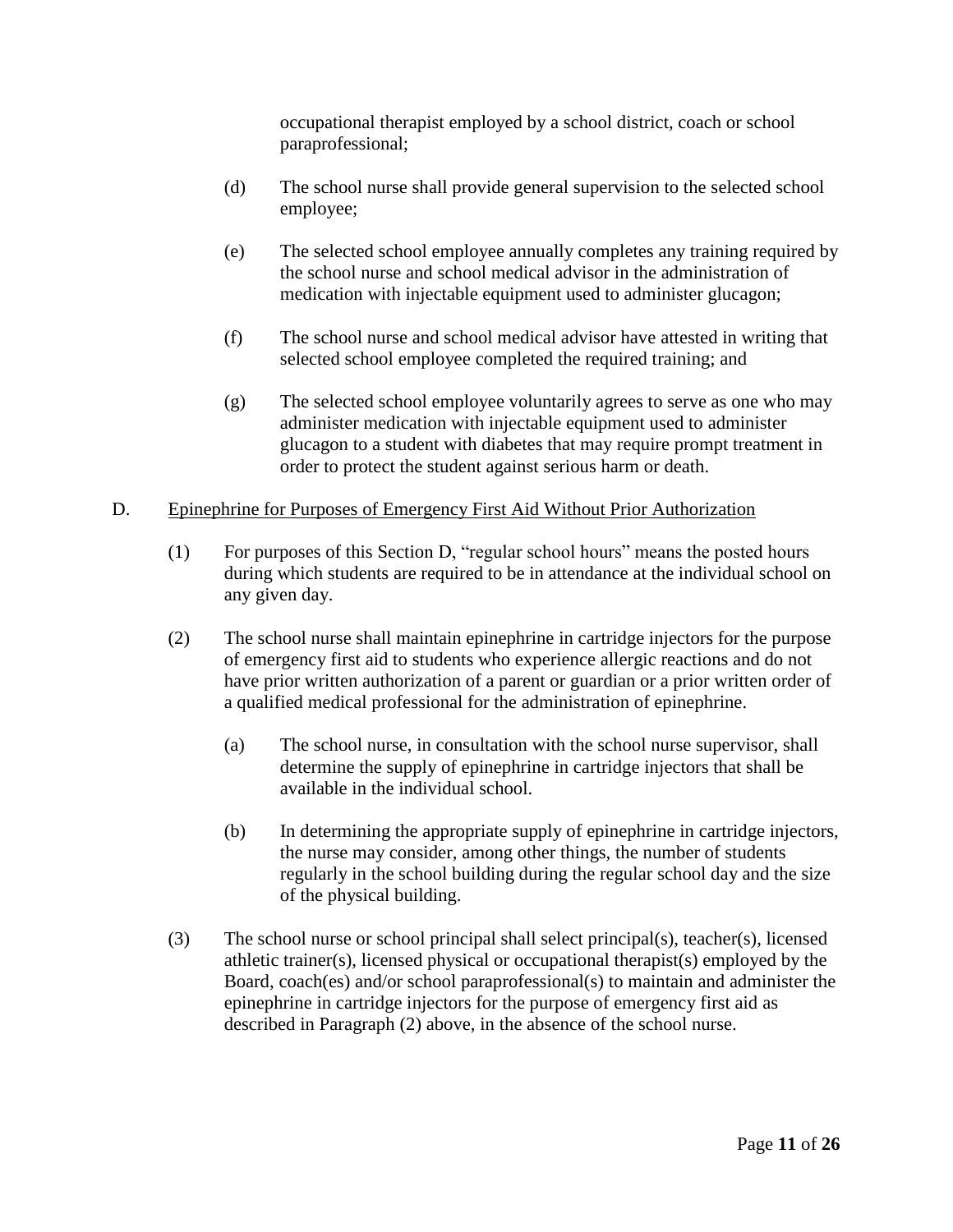- (a) More than one individual must be selected by the school nurse or school principal for such maintenance and administration in the absence of the school nurse.
- (b) The selected personnel, before conducting such administration, must annually complete the training made available by the Department of Education for the administration of epinephrine in cartridge injectors for the purpose of emergency first aid.
- (c) The selected personnel must voluntarily agree to complete the training and administer epinephrine in cartridge injectors for the purpose of emergency first aid.
- (4) Either the school nurse or, in the absence of the school nurse, at least one of the selected and trained personnel as described in Paragraph (3) above shall be on the grounds of each school during regular school hours.
	- (a) The school principal, in consultation with the school nurse supervisor, shall determine the level of nursing services and number of selected and trained personnel necessary to ensure that a nurse or selected and trained personnel is present on the grounds of each school during regular school hours.
	- (b) If the school nurse, or a substitute school nurse, is absent or must leave school grounds during regular school hours, the school nurse, school administrator or designee shall send an email to all staff indicating that the selected and trained personnel identified in Paragraph (3) above shall be responsible for the emergency administration of epinephrine.
- (5) The administration of epinephrine pursuant to this section must be done in accordance with this policy, including but not limited to the requirements for documentation and record keeping, errors in medication, emergency medical procedures, and the handling, storage and disposal of medication, and the Regulations adopted by the Department of Education.
- (6) The parent or guardian of any student may submit, in writing, to the school nurse or school medical advisor, if any, that epinephrine shall not be administered to such student pursuant to this section.
	- (a) The school nurse shall notify selected and trained personnel of the students whose parents or guardians have refused emergency administration of epinephrine.
	- (b) The Board shall annually notify parents or guardians of the need to provide such written notice.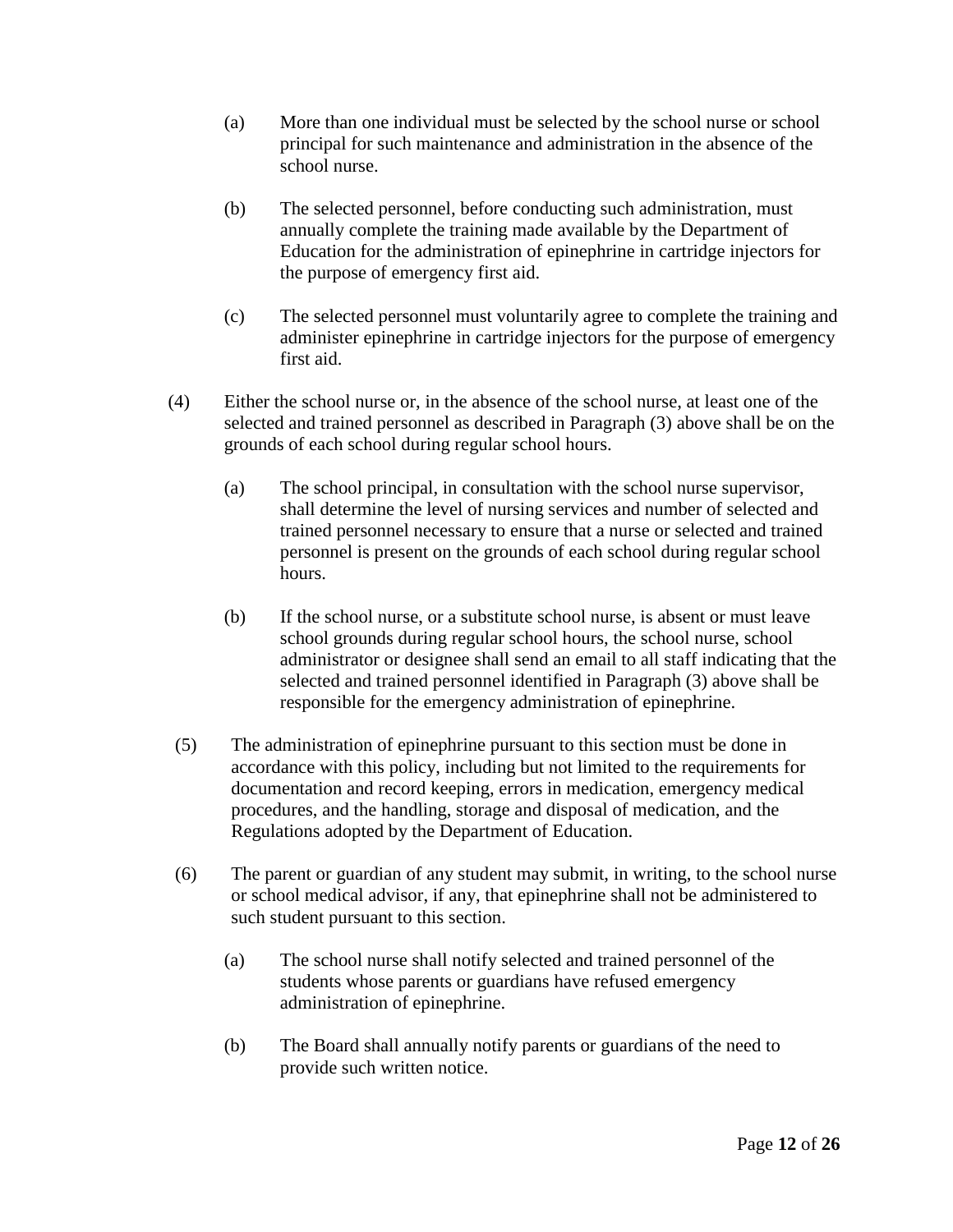- (7) Following the emergency administration of epinephrine by selected and trained personnel as identified in this section:
	- (a) Such emergency administration shall be reported immediately to:
		- (i) The school nurse or school medical advisor, if any, by the personnel who administered the epinephrine; and
		- (ii) The student's parent or guardian, by the school nurse or personnel who administered the epinephrine.
	- (b) A medication administration record shall be:
		- (i) Submitted to the school nurse by the personnel who administered the epinephrine as soon as possible, but no later than the next school day; and
		- (ii) filed in or summarized on the student's cumulative health record, in accordance with Section E of this policy.

#### E. Naloxone for Purposes of Emergency First Aid

- (1) Pursuant to a standing order of the Board's medical advisor and authorization from the Superintendent of Schools, and in accordance with Connecticut law and this policy, a school nurse may maintain naloxone, for the purpose of administering emergency first aid to students who experience a known or suspected opioid overdose.
	- (a) The school nurse, in consultation with the Board's medical advisor, shall determine the supply of naloxone that shall be maintained in the individual school.
	- (b) The school nurse shall be responsible for the safe storage of naloxone maintained in a school and shall ensure any supply of naloxone maintained is stored in accordance with the manufacturer's instructions.
	- (c) The school nurse shall be responsible for maintaining an inventory of naloxone maintained in the school, tracking the date(s) of expiration of the supply of naloxone maintained in a school, and, as appropriate, refreshing the supply of naloxone maintained in the school.
- (2) The school nurse, in consultation with the Superintendent and the building principal, shall provide notice to parents and guardians of the Board's policies and procedures regarding the emergency administration of naloxone in the event of a known or suspected opioid overdose.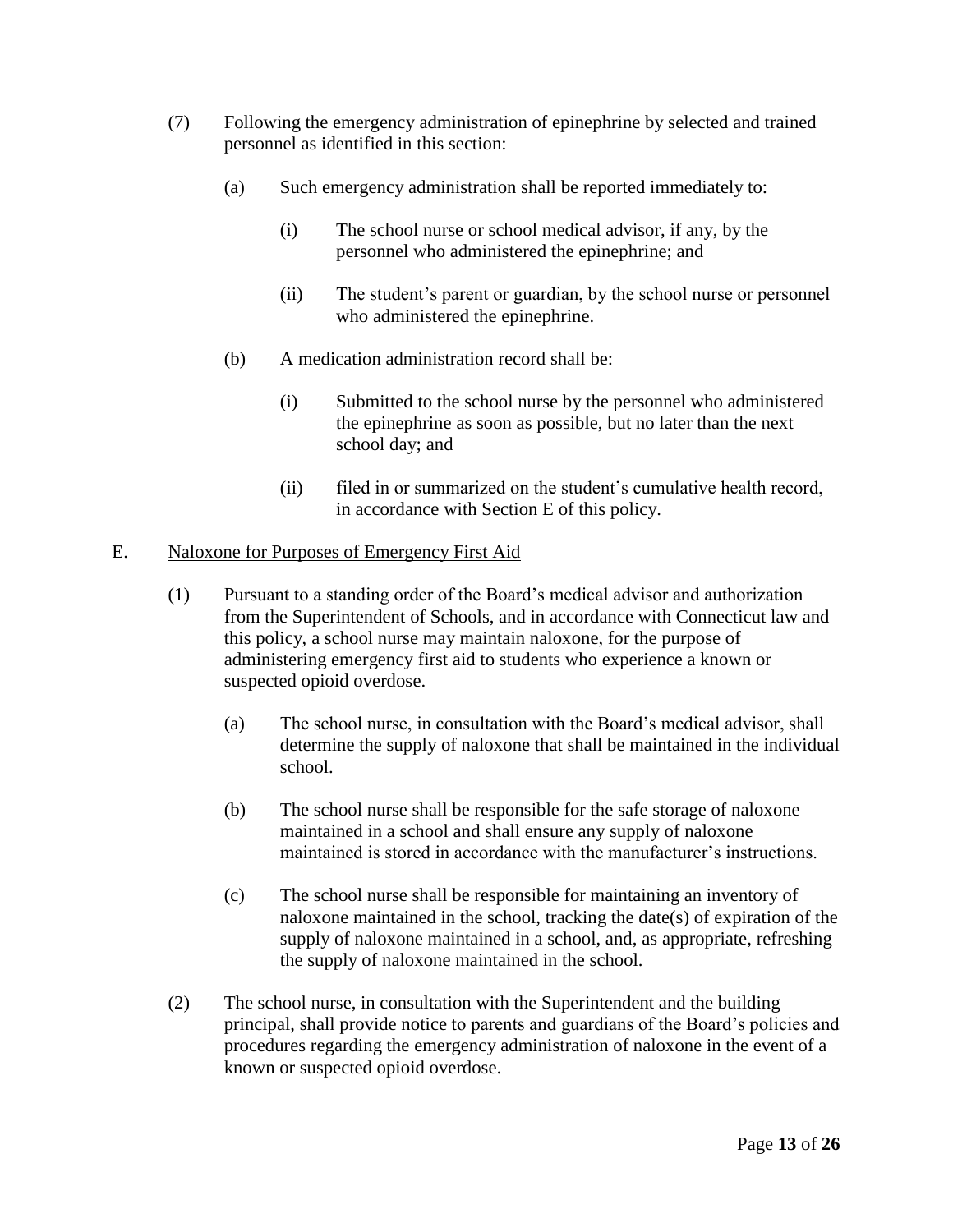- (3) A school nurse shall be approved to administer naloxone for the purpose of emergency first aid, as described in Paragraph (1) above, in the event of a known or suspected opioid overdose, provided that such nurse has completed appropriate training, as identified by the Board's medical advisor, which shall include training in the identification of opioid abuse and overdose.
- (3) The administration of naloxone pursuant to this section must be effected in accordance with this policy and procedures regarding the acquisition, maintenance, and administration established by the Superintendent in consultation with the Board's medical advisor.
- (4) Following the emergency administration of naloxone by a school nurse:
	- (a) Such emergency administration shall be reported immediately to:
		- (i) The Board medical advisor; and
		- (ii) The Superintendent; and
		- (iii) The student's parent or guardian.
	- (b) A medication administration record shall be:
		- (i) Maintained by the school nurse who administered the naloxone as soon as possible, but no later than the next school day; and
		- (ii) filed in or summarized on the student's cumulative health record, in accordance with Section F of this policy.

#### F. Documentation and Record Keeping

- (1) Each school or before-and-after school program and school readiness program where medications are administered shall maintain an individual medication administration record for each student who receives medication during school or program hours. This record shall include the following information:
	- (a) the name of the student;
	- (b) the student's state-assigned student identifier (SASID);
	- (c) the name of the medication;
	- (d) the dosage of the medication;
	- (e) the route of the administration,
		- (i.e. oral, topical, inhalant, etc.);
	- (f) the frequency of administration;
	- (g) the name of the authorized prescriber;
	- (h) the dates for initiating and terminating the administration of medication, including extended-year programs;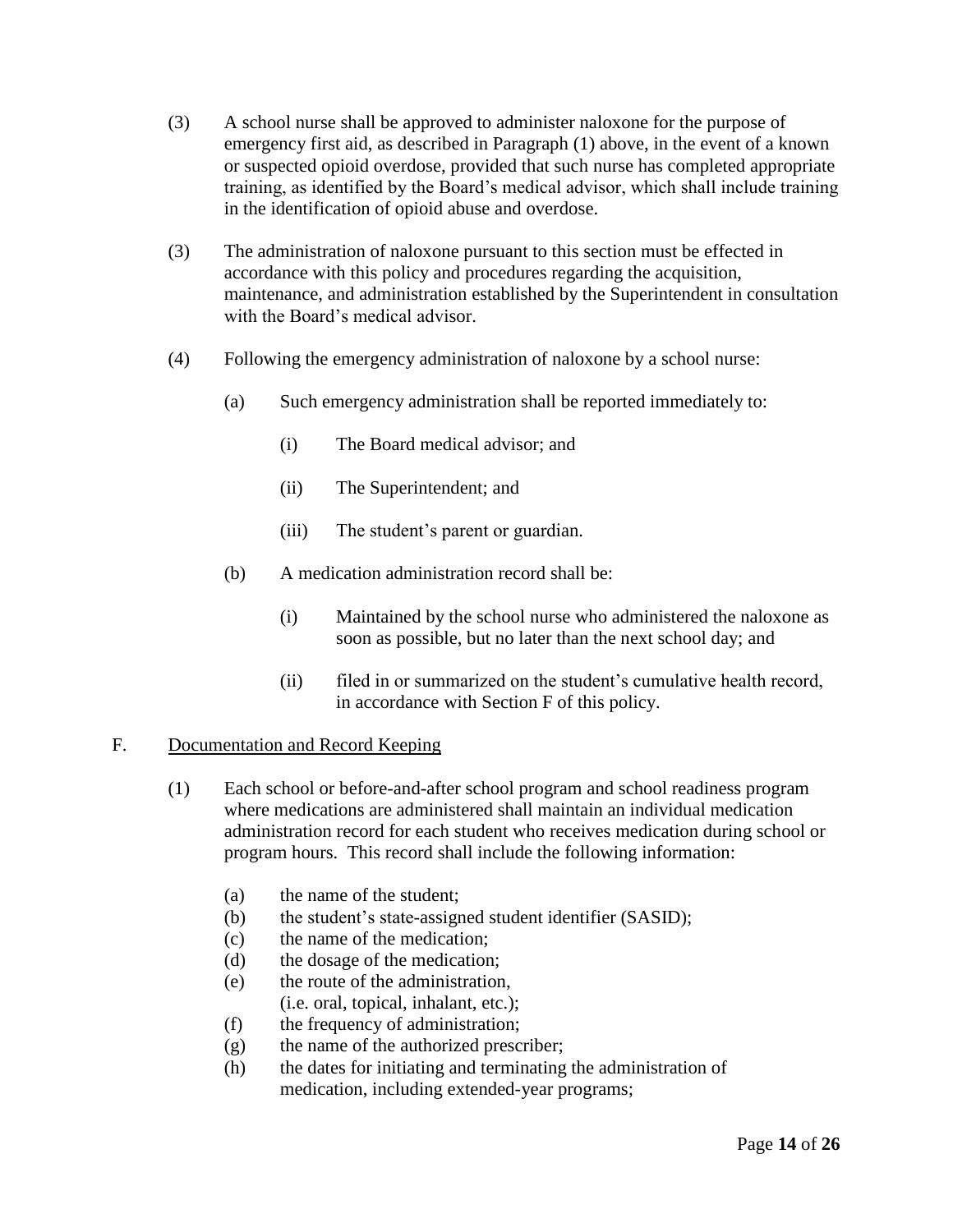- (i) the quantity received at school and verification by the adult delivering the medication of the quantity received;
- (j) the date the medication is to be reordered (if any);
- (k) any student allergies to food and/or medication(s);
- (l) the date and time of each administration or omission, including the reason for any omission;
- (m) the dose or amount of each medication administered;
- (n) the full written or electronic legal signature of the nurse or other authorized school personnel administering the medication; and
- (o) for controlled medications, a medication count which should be conducted and documented at least once a week and co-signed by the assigned nurse and a witness.
- (2) All records are either to be made in ink and shall not be altered, or recorded electronically in a record that cannot be altered.
- (3) Written orders of authorized prescribers, written authorizations of parent or guardian, the written parental permission for the exchange of information by the prescriber and school nurse to ensure safe administration of such medication, and the completed medication administration record for each student shall be filed in the student's cumulative health record or, for before-and-after school programs and school readiness programs, in the child's program record.
- (4) Authorized prescribers may make verbal orders, including telephone orders, for a change in medication order. Such verbal orders may be received only by a school nurse and must be followed by a written order, which may be faxed, and must be received within three (3) school days.
- (5) Medication administration records will be made available to the Department of Education for review until destroyed pursuant to Section 11-8a and Section 10- 212a(b) of the Connecticut General Statutes.
	- (a) The completed medication administration record for non-controlled medications may, at the discretion of the school district, be destroyed in accordance with Section M8 of the Connecticut Record Retention Schedules for Municipalities, so long as it is superseded by a summary on the student health record.
	- (b) The completed medication administration record for controlled medications shall be maintained in the same manner as the non-controlled medications. In addition, a separate medication administration record needs to be maintained in the school for three (3) years pursuant to Section 10-212a(b) of the Connecticut General Statutes.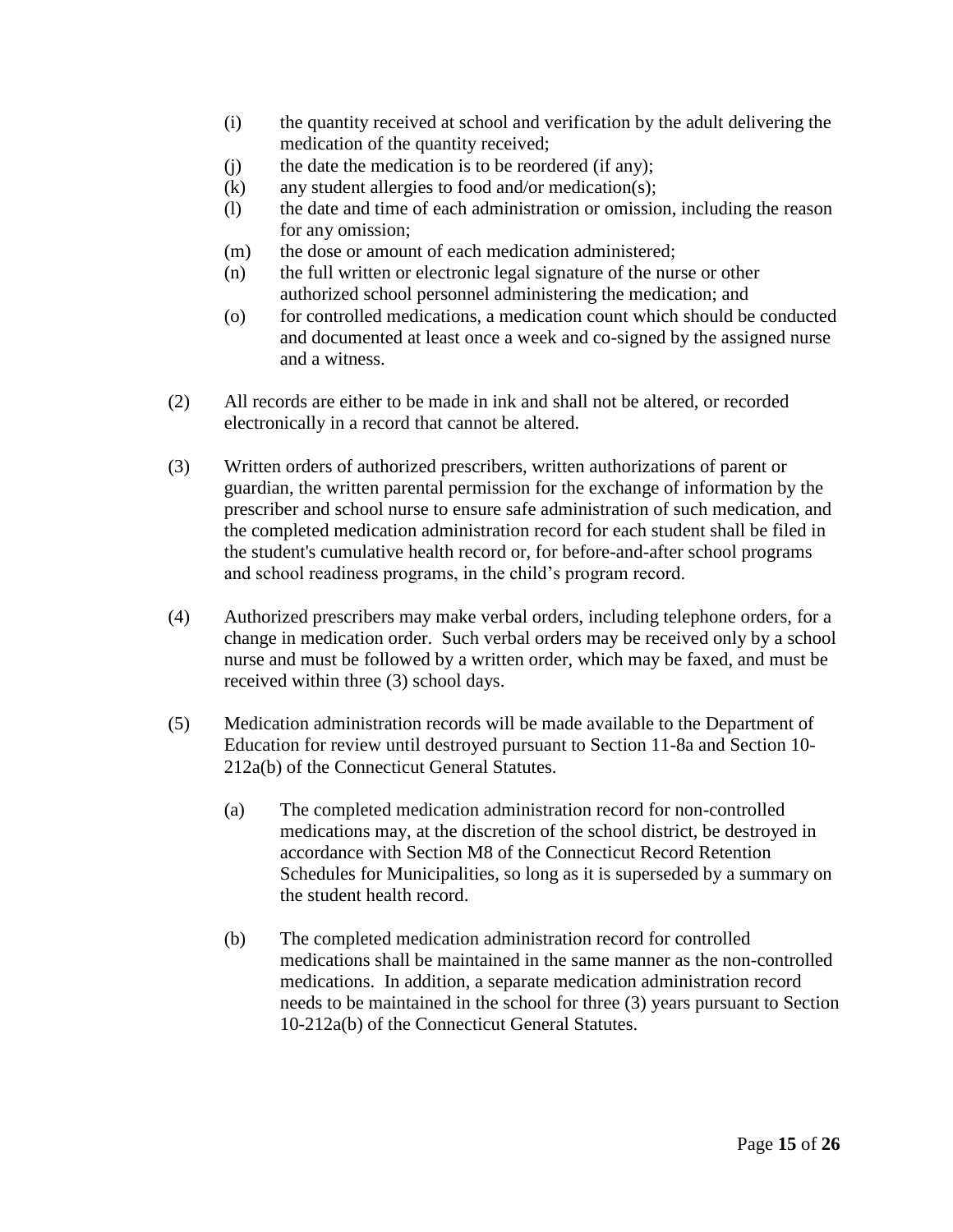- (6) Documentation of any administration of medication by a coach or licensed athletic trainer shall be completed on forms provided by the school and the following procedures shall be followed:
	- (a) a medication administration record for each student shall be maintained in the athletic offices;
	- (b) administration of a cartridge injector medication shall be reported to the school nurse at the earliest possible time, but no later than the next school day;
	- (c) all instances of medication administration, except for the administration of cartridge injector medication, shall be reported to the school nurse at least monthly, or as frequently as required by the individual student plan; and
	- (d) the administration of medication record must be submitted to the school nurse at the end of each sport season and filed in the student's cumulative health record.

# G. Errors in Medication Administration

- (1) Whenever any error in medication administration occurs, the following procedures shall apply:
	- (a) the person making the error in medication administration shall immediately implement the medication emergency procedures in this Policy if necessary;
	- (b) the person making the error in medication administration shall in all cases immediately notify the school nurse, principal, school nurse supervisor, and authorized prescriber. The person making the error, in conjunction with the principal, shall also immediately notify the parent or guardian, advising of the nature of the error and all steps taken or being taken to rectify the error, including contact with the authorized prescriber and/or any other medical action(s); and
	- (c) the principal shall notify the Superintendent or the Superintendent's designee.
- (2) The school nurse, along with the person making the error, shall complete a report using the authorized medication error report form. The report shall include any corrective action taken.
- (3) Any error in the administration of medication shall be documented in the student's cumulative health record or, for before-and-after school programs and school readiness programs, in the child's program record.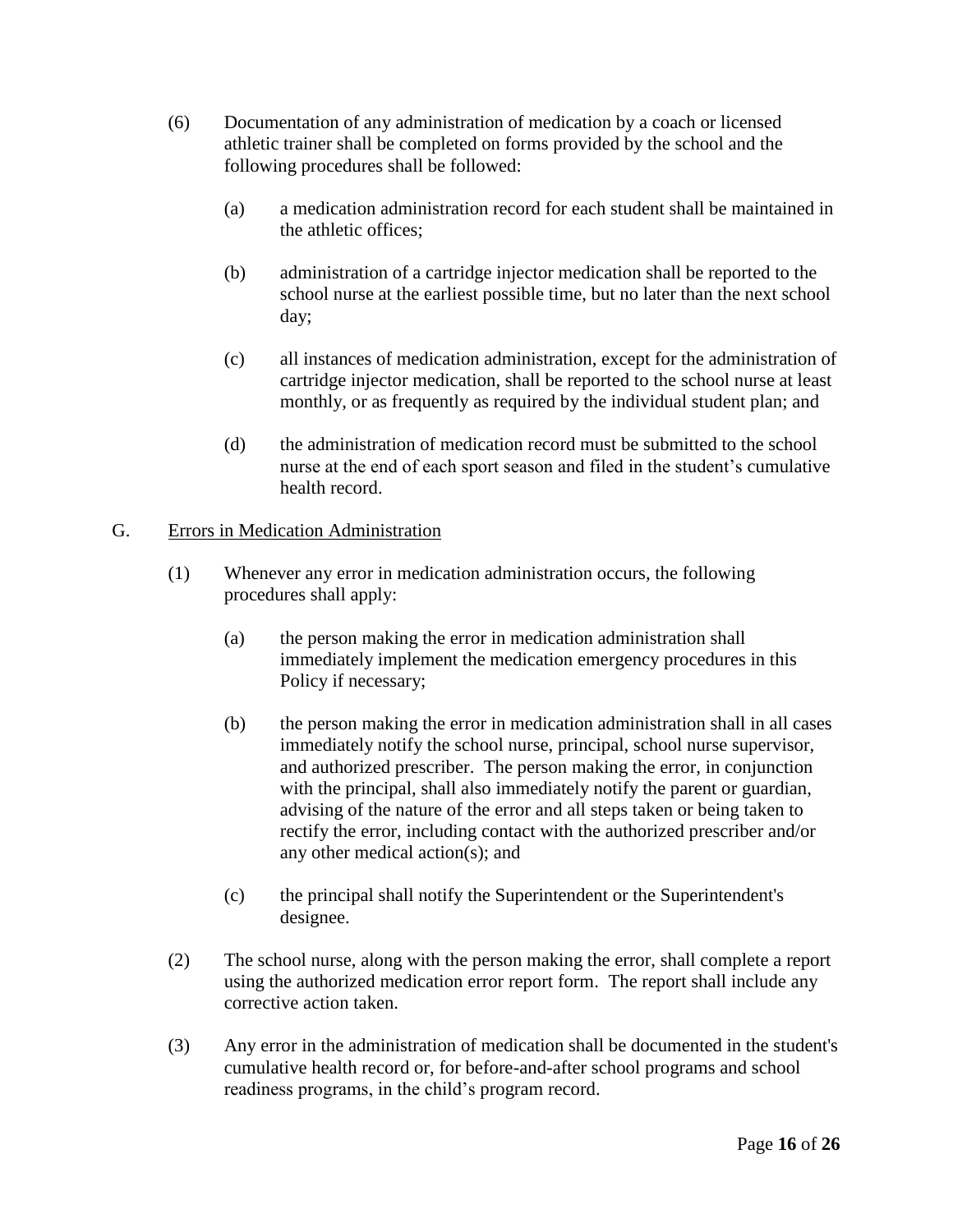(4) These same procedures shall apply to coaches and licensed athletic trainers during intramural and interscholastic events, except that if the school nurse is not available, a report must be submitted by the coach or licensed athletic trainer to the school nurse the next school day.

## H. Medication Emergency Procedures

- (1) Whenever a student has a life-threatening reaction to administration of a medication, resolution of the reaction to protect the student's health and safety shall be the foremost priority. The school nurse and the authorized prescriber shall be notified immediately, or as soon as possible in light of any emergency medical care that must be given to the student.
- (2) Emergency medical care to resolve a medication emergency includes but is not limited to the following, as appropriate under the circumstances:
	- (a) use of the 911 emergency response system;
	- (b) application by properly trained and/or certified personnel of appropriate emergency medical care techniques, such as cardio-pulmonary resuscitation;
	- (c) administration of emergency medication in accordance with this policy;
	- (d) contact with a poison control center; and
	- (e) transporting the student to the nearest available emergency medical care facility that is capable of responding to a medication emergency.
- (3) As soon as possible, in light of the circumstances, the principal shall be notified of the medication emergency. The principal shall immediately thereafter contact the Superintendent or the Superintendent's designee, who shall thereafter notify the parent or guardian, advising of the existence and nature of the medication emergency and all steps taken or being taken to resolve the emergency and protect the health and safety of the student, including contact with the authorized prescriber and/or any other medical action(s) that are being or have been taken.

#### I. Supervision

- (1) The school nurse is responsible for general supervision of administration of medications in the school(s) to which that nurse is assigned.
- (2) The school nurse's duty of general supervision includes, but is not limited to, the following:
	- (a) availability on a regularly scheduled basis to:
		- (i) review orders or changes in orders and communicate these to personnel designated to give medication for appropriate follow-up;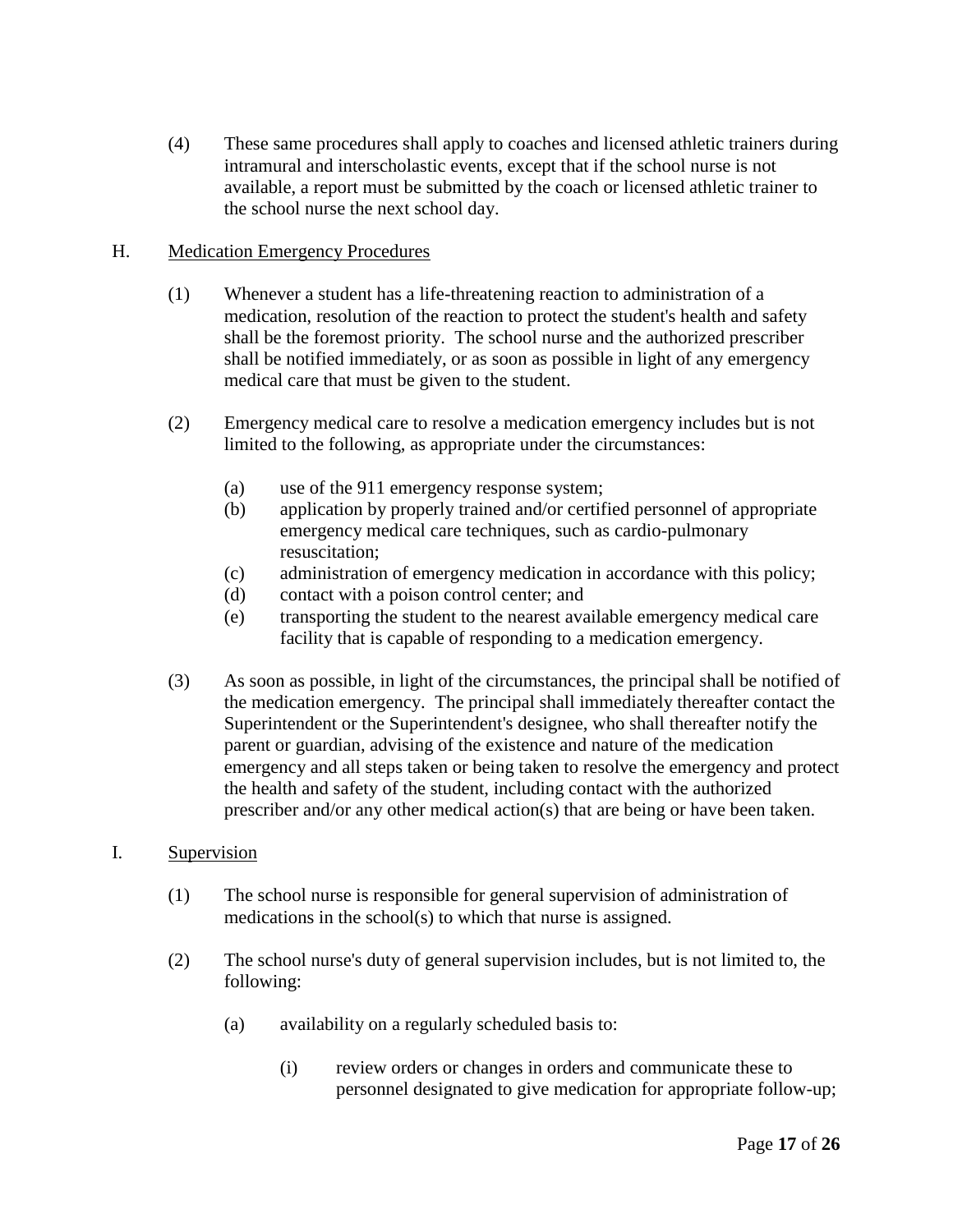- (ii) set up a plan and schedule to ensure medications are given properly;
- (iii) provide training to licensed nursing personnel, full-time principals, full-time teachers, full-time licensed physical or occupational therapists employed by the school district, coaches of intramural and interscholastic athletics, licensed athletic trainers and identified paraprofessionals designated in accordance with Section  $B(3)(g)$ , above, which training shall pertain to the administration of medications to students, and assess the competency of these individuals to administer medication;
- (iv) support and assist other licensed nursing personnel, full-time principals, full-time teachers, full-time licensed physical or occupational therapists employed by the school district, coaches of intramural and/or interscholastic athletics, licensed athletic trainers and identified paraprofessionals designated in accordance with Section  $B(3)(g)$ , above, to prepare for and implement their responsibilities related to the administration of specific medications during school hours and during intramural and interscholastic athletics as provided by this policy;
- (v) provide appropriate follow-up to ensure the administration of medication plan results in desired student outcomes, including providing proper notification to appropriate employees or contractors regarding the contents of such medical plans; and
- (vi) provide consultation by telephone or other means of telecommunications, which consultation may be provided by an authorized prescriber or other nurse in the absence of the school nurse.
- (b) In addition, the school nurse shall be responsible for:
	- (i) implementing policies and procedures regarding the receipt, storage, and administration of medications;
	- (ii) reviewing, on a periodic basis, all documentation pertaining to the administration of medications for students;
	- (iii) performing observations of the competency of medication administration by full-time principals, full-time teachers, full-time licensed physical or occupational therapists employed by the school district, coaches of intramural and/or interscholastic athletics and licensed athletic trainers in accordance with Section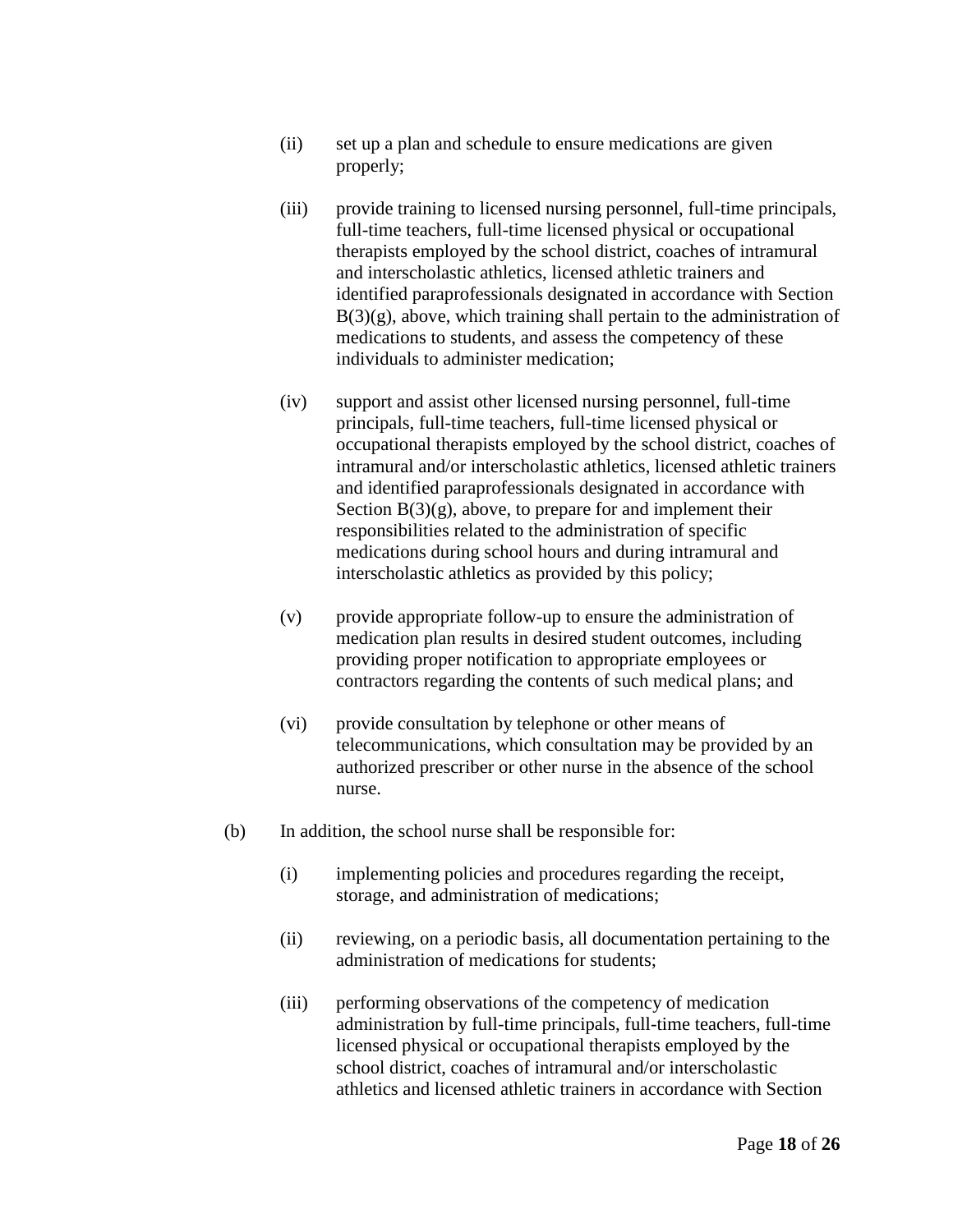B(3)(f), above, and identified paraprofessionals designated in accordance with Section  $B(3)(g)$ , above, who have been newly trained to administer medications; and,

(iv) conducting periodic reviews, as needed, with licensed nursing personnel, full-time principals, full-time teachers, full-time licensed physical or occupational therapists employed by the school district, coaches of intramural and/or interscholastic athletics and licensed athletic trainers in accordance with Section B(3)(f), above, and identified paraprofessionals designated in accordance with Section  $B(3)(g)$ , above, regarding the needs of any student receiving medication.

## J. Training of School Personnel

- (1) Full-time principals, full-time teachers, full-time licensed physical or occupational therapists employed by the school district, coaches of intramural and/or interscholastic athletics and licensed athletic trainers in accordance with Section B(3)(f), above, and identified paraprofessionals designated in accordance with Section  $B(3)(g)$ , above, who are designated to administer medications shall at least annually receive training in their safe administration, and only trained fulltime principals, full-time teachers, full-time licensed physical or occupational therapists employed by the school district, coaches of intramural and/or interscholastic athletics and licensed athletic trainers in accordance with Section B(3)(f), above, and identified paraprofessionals designated in accordance with Section  $B(3)(g)$ , above, shall be allowed to administer medications.
- (2) Training for full-time principals, full-time teachers, full-time licensed physical or occupational therapists employed by the school district, coaches of intramural and/or interscholastic athletics and licensed athletic trainers in accordance with Section B(3)(f), above, and identified paraprofessionals designated in accordance with Section  $B(3)(g)$ , above, shall include, but is not necessarily limited to, the following:
	- (a) the general principles of safe administration of medication;
	- (b) the procedures for administration of medications, including the safe handling and storage of medications, and the required record-keeping; and
	- (c) specific information related to each student's medication plan, including the name and generic name of the medication, indications for medication dosage, routes, time and frequency of administration, therapeutic effects of the medication, potential side effects, overdose or missed doses of the medication, and when to implement emergency interventions.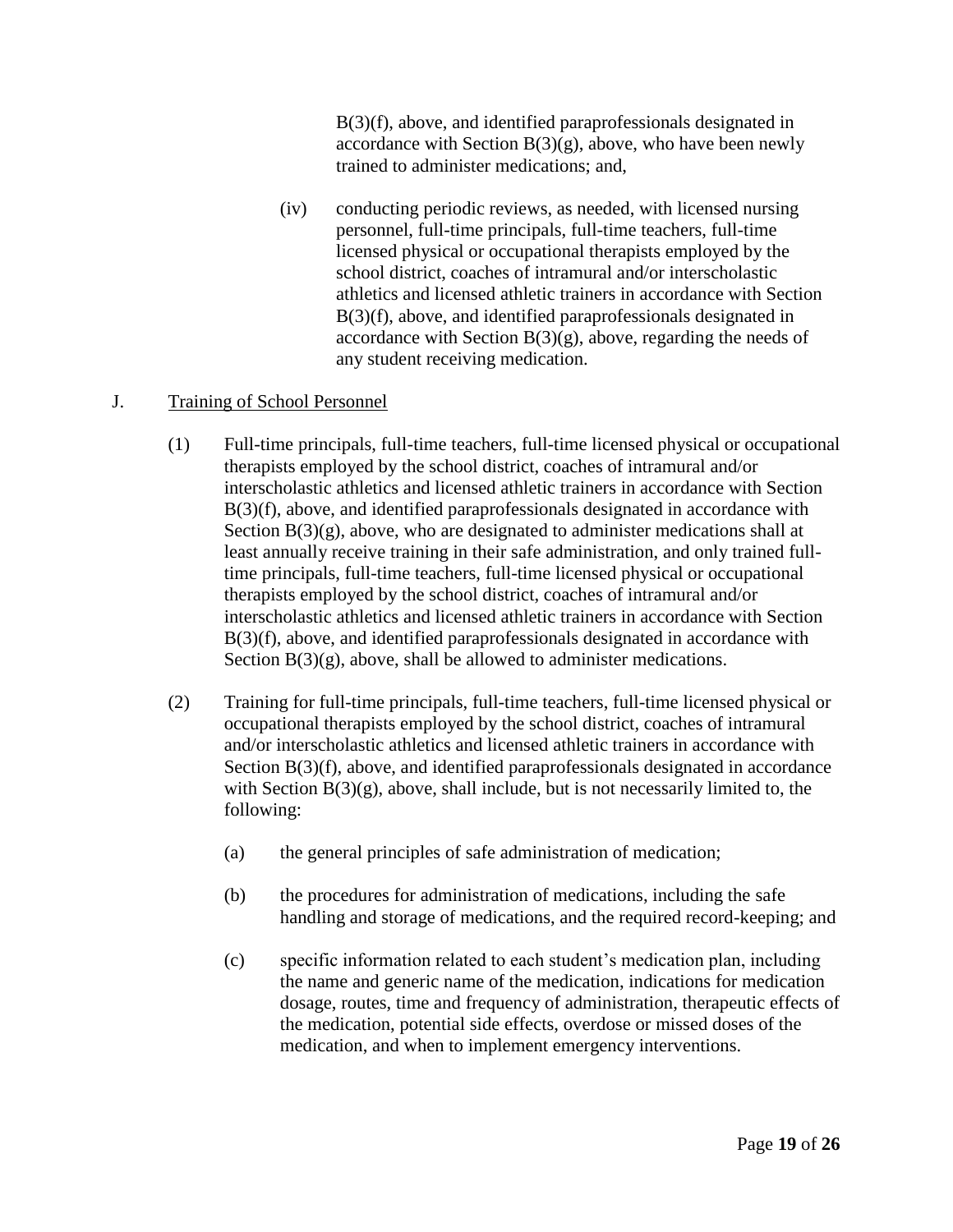- (3) The principal(s), teacher(s), licensed athletic trainer(s), licensed physical or occupational therapist(s) employed by the Board, coach(es) and/or school paraprofessional(s) who administer epinephrine as emergency first aid, pursuant to Section D above, shall annually complete the training program developed by the Departments of Education and Public Health and training in cardiopulmonary resuscitation and first aid.
- (4) The Board shall maintain documentation of medication administration training as follows:
	- (a) dates of general and student-specific trainings;
	- (b) content of the trainings;
	- (c) individuals who have successfully completed general and student-specific administration of medication training for the current school year; and
	- (d) names and credentials of the nurse or school medical advisor, if any, trainer or trainers.
- (5) Licensed practical nurses may not conduct training in the administration of medication to another individual.

# K. Handling, Storage and Disposal of Medications

- (1) All medications, except those approved for transporting by students for selfmedication, those administered by coaches of intramural or interscholastic athletics or licensed athletic trainers in accordance with Section B(3)(f) above, and epinephrine or naloxone to be used for emergency first aid in accordance with Sections D and E above, must be delivered by the parent, guardian, or other responsible adult to the nurse assigned to the student's school or, in the absence of such nurse, the school principal who has been trained in the appropriate administration of medication. Medications administered by coaches of intramural or interscholastic athletics or licensed athletic trainers must be delivered by the parent or guardian directly to the coach or licensed athletic trainer in accordance with Section B(3)(f) above.
- (2) The nurse shall examine on-site any new medication, medication order and the required authorization to administer form, and, except for epinephrine and naloxone to be used as emergency first aid in accordance with Sections D and E above, shall develop a medication administration plan for the student before any medication is given to the student by any school personnel. No medication shall be stored at a school without a current written order from an authorized prescriber.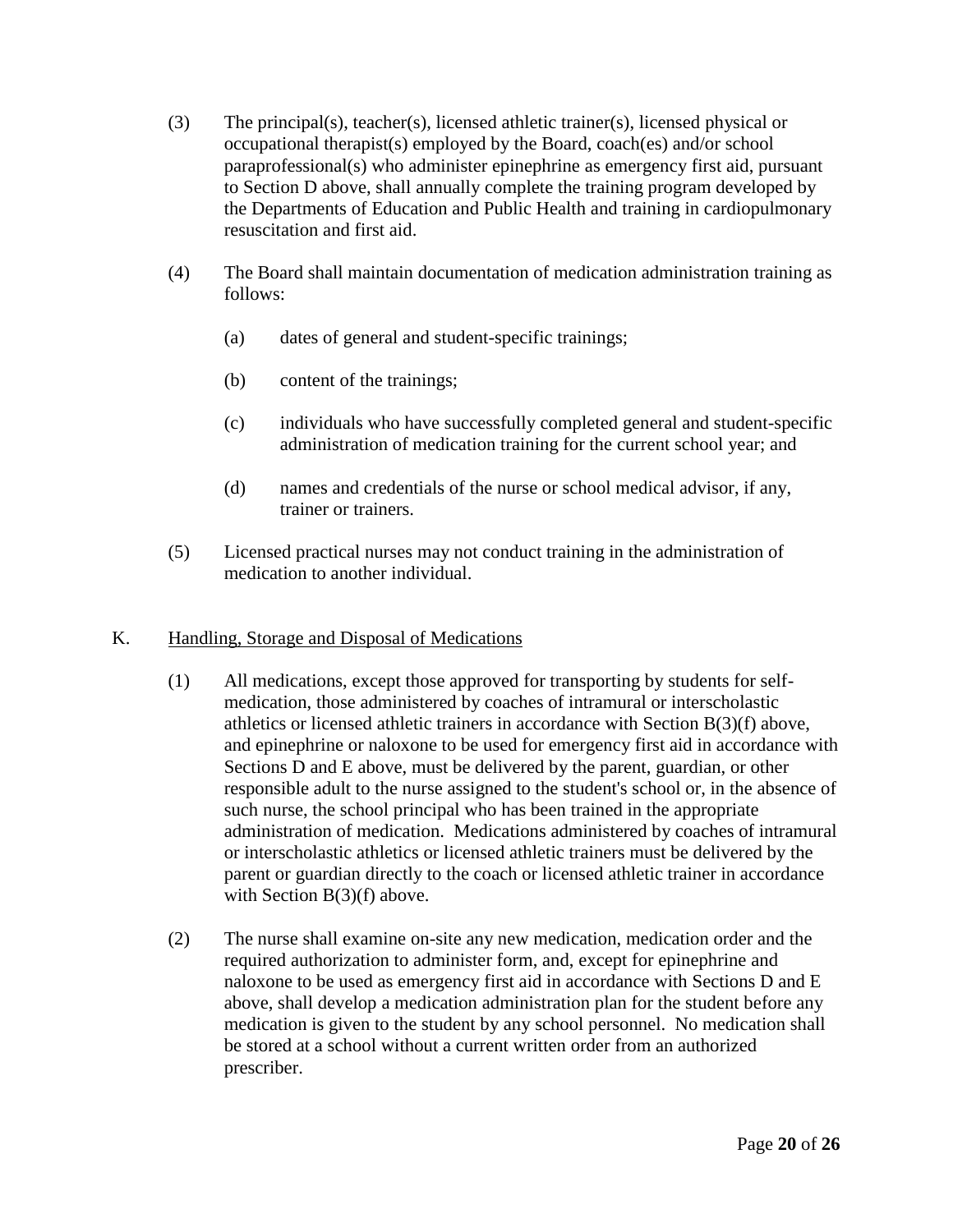- (3) The school nurse shall review all medication refills with the medication order and parent authorization prior to the administration of medication, except for epinephrine and naloxone intended for emergency first aid in accordance with Sections D and E above.
- (4) Emergency Medications
	- (a) Except as otherwise determined by a student's emergency care plan, emergency medications shall be stored in an unlocked, clearly labeled and readily accessible cabinet or container in the health room during school hours under the general supervision of the school nurse or, in the absence of the school nurse, the principal or the principal's designee who has been trained in the administration of medication.
	- (b) Emergency medication shall be locked beyond the regular school day or program hours, except as otherwise determined by a student's emergency care plan.
- (5) All medications, except those approved for keeping by students for selfmedication, shall be kept in a designated and locked location used exclusively for the storage of medication. Controlled substances shall be stored separately from other drugs and substances in a separate, secure, substantially constructed, locked metal or wood cabinet.
- (6) Access to stored medications shall be limited to persons authorized to administer medications. Each school or before-and-after school program and school readiness program shall maintain a current list of such authorized persons.
- (7) All medications, prescription and non-prescription, shall be delivered and stored in their original containers and in such a manner that renders them safe and effective.
- (8) At least two sets of keys for the medication containers or cabinets shall be maintained for each school building or before-and-after school program and school readiness program. One set of keys shall be maintained under the direct control of the school nurse or nurses and an additional set shall be under the direct control of the principal and, if necessary, the program director or lead teacher who has been trained in the general principles of the administration of medication shall also have a set of keys.
- (9) Medications that must be refrigerated shall be stored in a refrigerator at no less than 36 degrees Fahrenheit and no more than 46 degrees Fahrenheit. The refrigerator must be located in the health office that is maintained for health services with limited access. Non-controlled medications may be stored directly on the refrigerator shelf with no further protection needed. Controlled medication shall be stored in a locked box that is affixed to the refrigerator shelf.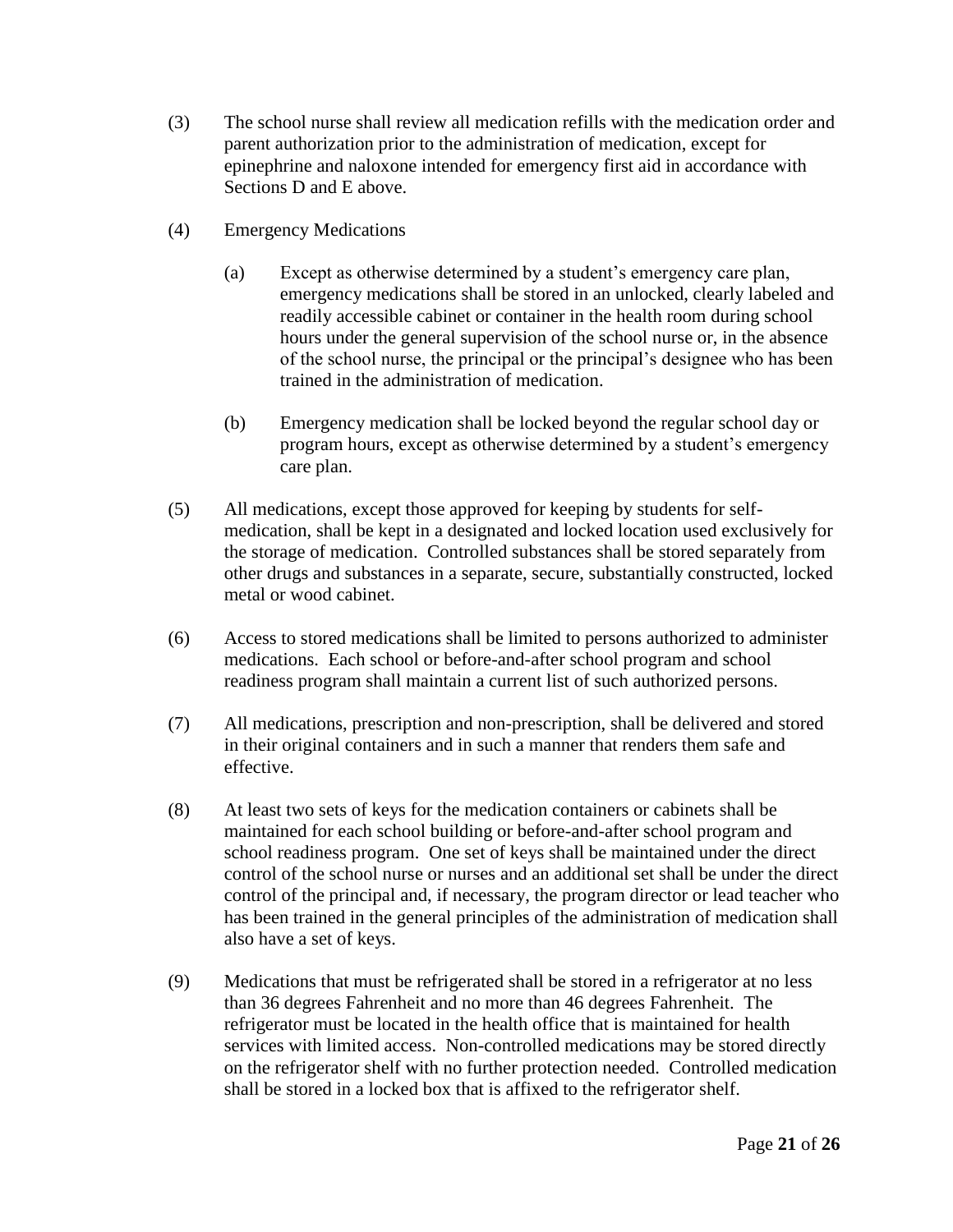- (10) All unused, discontinued or obsolete medications shall be removed from storage areas and either returned to the parent or guardian or, if the medication cannot be returned to the parent or guardian, the medication shall be destroyed in collaboration with the school nurse:
	- (a) non-controlled drugs shall be destroyed in the presence of at least one witness;
	- (b) controlled drugs shall be destroyed in pursuant to Section 21a-262-3 of the Regulations of Connecticut State Agencies; and
	- (c) accidental destruction or loss of controlled drugs must be verified in the presence of a second person, including confirmation of the presence or absence of residue, and jointly documented on the student medication administration record and on a medication error form pursuant to Section 10-212a(b) of the Connecticut General Statutes. If no residue is present, notification must be made to the Department of Consumer Protection pursuant to Section 21a-262-3 of the Regulations of Connecticut State Agencies.
- (11) Medications to be administered by coaches of intramural or interscholastic athletic events or licensed athletic trainers shall be stored:
	- (a) in containers for the exclusive use of holding medications;
	- (b) in locations that preserve the integrity of the medication;
	- (c) under the general supervision of the coach or licensed athletic trainer trained in the administration of medication; and
	- (d) in a locked secured cabinet when not under the general supervision of the coach or licensed athletic trainer during intramural or interscholastic athletic events.
- (12) In no event shall a school store more than a three (3) month supply of a medication for a student.

#### L. School Readiness Programs and Before-and-After School Programs

(1) As determined by the school medical advisor, if any, and school nurse supervisor, the following procedures shall apply to the administration of medication during school readiness programs and before-and-after school programs run by the Board, which are exempt from licensure by the Office of Early Childhood: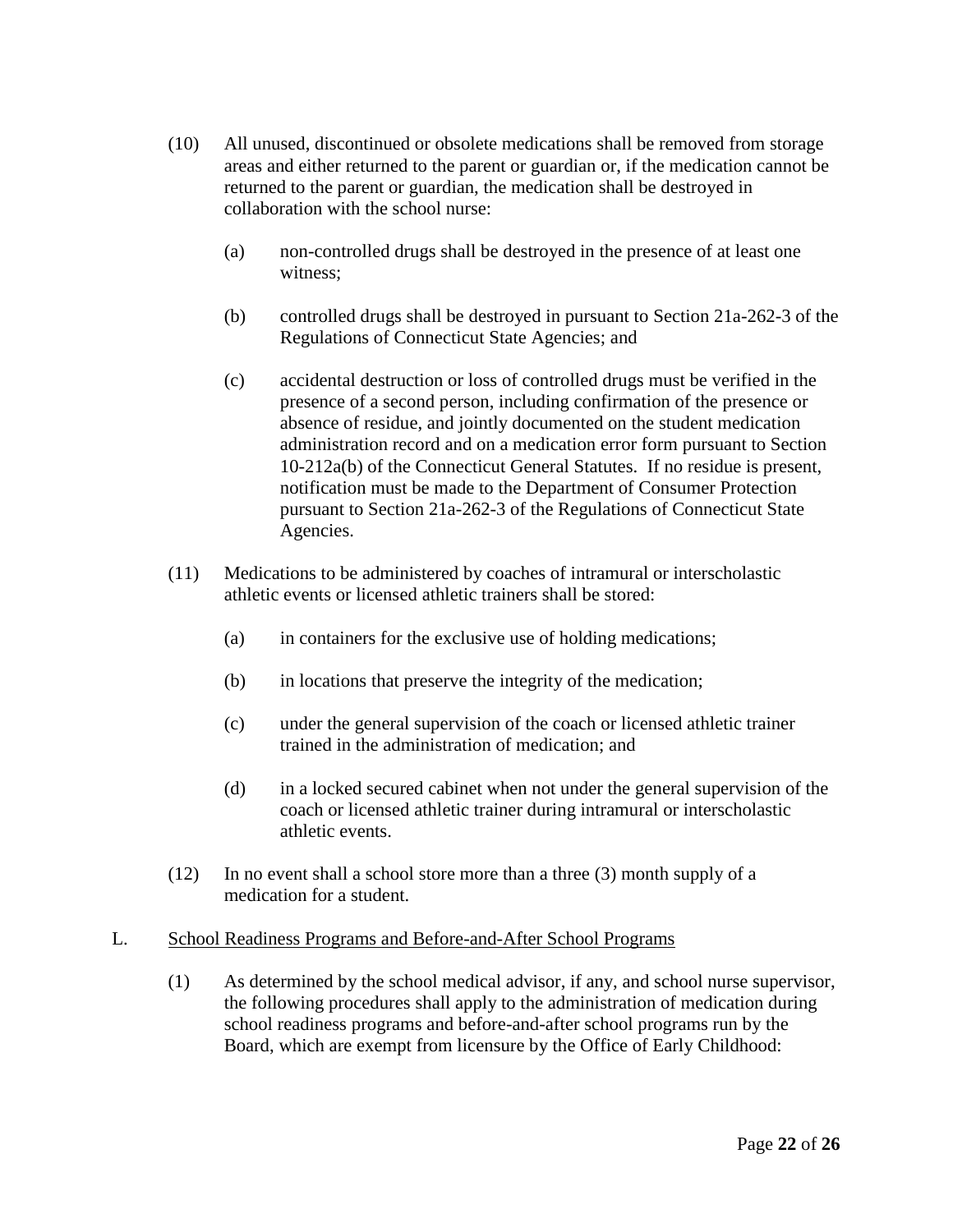- (a) Administration of medication at these programs shall be provided only when it is medically necessary for participants to access the program and maintain their health status while attending the program.
- (b) Except as provided by Sections D and E above, no medication shall be administered in these programs without:
	- (i) the written order of an authorized prescriber; and
	- (ii) the written authorization of a parent or guardian or an eligible student.
- (c) A school nurse shall provide consultation to the program director, lead teacher or school administrator who has been trained in the administration of medication regarding the safe administration of medication within these programs. The school medical advisor and school nurse supervisor shall determine whether, based on the population of the school readiness program and/or before-and-after school program, additional nursing services are required for these programs.
- (d) Only school nurses, directors or directors' designees, lead teachers or school administrators who have been properly trained may administer medications to students as delegated by the school nurse or other registered nurse. Properly trained directors or directors' designees, lead teachers or school administrators may administer oral, topical, intranasal or inhalant medications. Investigational drugs or research or study medications may not be administered in these programs.
- (e) Students attending these programs may be permitted to self-medicate only in accordance with the provisions of Section B(3) of this policy. In such a case, the school nurse must provide the program director, lead teacher or school administrator running the program with the medication order and parent permission for self-administration.
- (f) In the absence of the school nurse during program administration, the program director, lead teacher or school administrator is responsible for decision-making regarding medication administration.
- (g) Cartridge injector medications may be administered by a director, lead teacher or school administrator only to a student with a medicallydiagnosed allergic condition which may require prompt treatment to protect the student against serious harm or death.
- (2) Local poison control center information shall be readily available at these programs.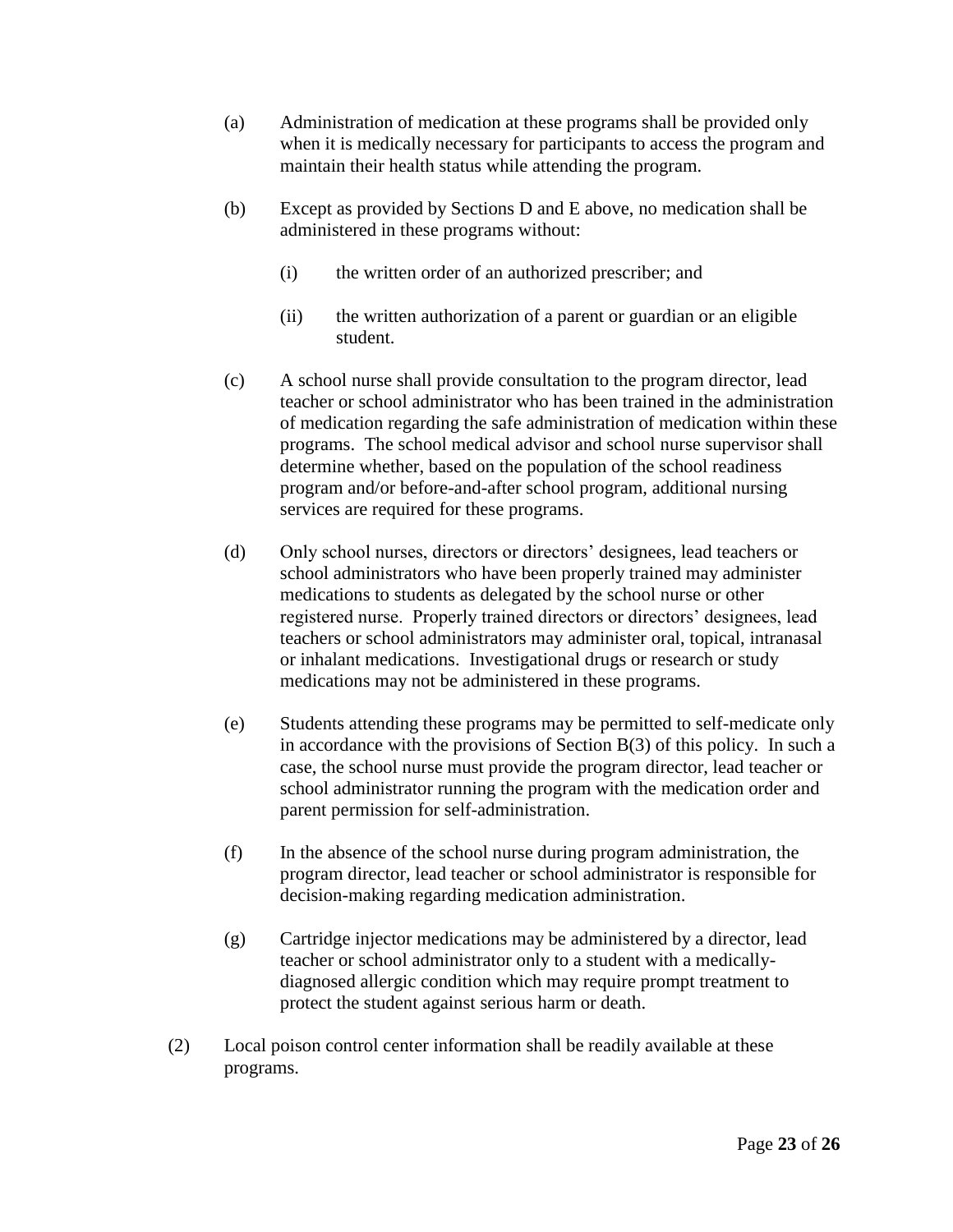- (3) Procedures for medication emergencies or medication errors, as outlined in this policy, must be followed, except that in the event of a medication error a report must be submitted by the program director, lead teacher or school administrator to the school nurse the next school day.
- (4) Training for directors or directors' designees, lead teachers or school administrators in the administration of medication shall be provided in accordance with Section J of this policy.
- (5) All medications must be handled and stored in accordance with Section K of this policy. Where possible, a separate supply of medication shall be stored at the site of the before-and-after or school readiness program. In the event that it is not possible for the parent or guardian to provide a separate supply of medication, then a plan shall be in place to ensure the timely transfer of the medication from the school to the program and back on a daily basis.
- (6) Documentation of any administration of medication shall be completed on forms provided by the school and the following procedures shall be followed:
	- (a) a medication administration record for each student shall be maintained by the program;
	- (b) administration of a cartridge injector medication shall be reported to the school nurse at the earliest possible time, but no later than the next school day;
	- (c) all instances of medication administration, except for the administration of cartridge injector medication, shall be reported to the school nurse at least monthly, or as frequently as required by the individual student plan; and
	- (d) the administration of medication record must be submitted to the school nurse at the end of each school year and filed in the student's cumulative health record.
- (7) The procedures for the administration of medication at school readiness programs and before-and-after school programs shall be reviewed annually by the school medical advisor, if any, and school nurse supervisor.

# M. Review and Revision of Policy

In accordance with the provisions of Conn. Gen. Stat. Section 10-212a(a)(2), the Board shall review this policy periodically, and at least biennially, with the advice and approval of the school medical advisor, if any, or other qualified licensed physician, and the school nurse supervisor. Any proposed revisions to the policy must be made with the advice and approval of the school medical advisor, school nurse supervisor or other qualified licensed physician.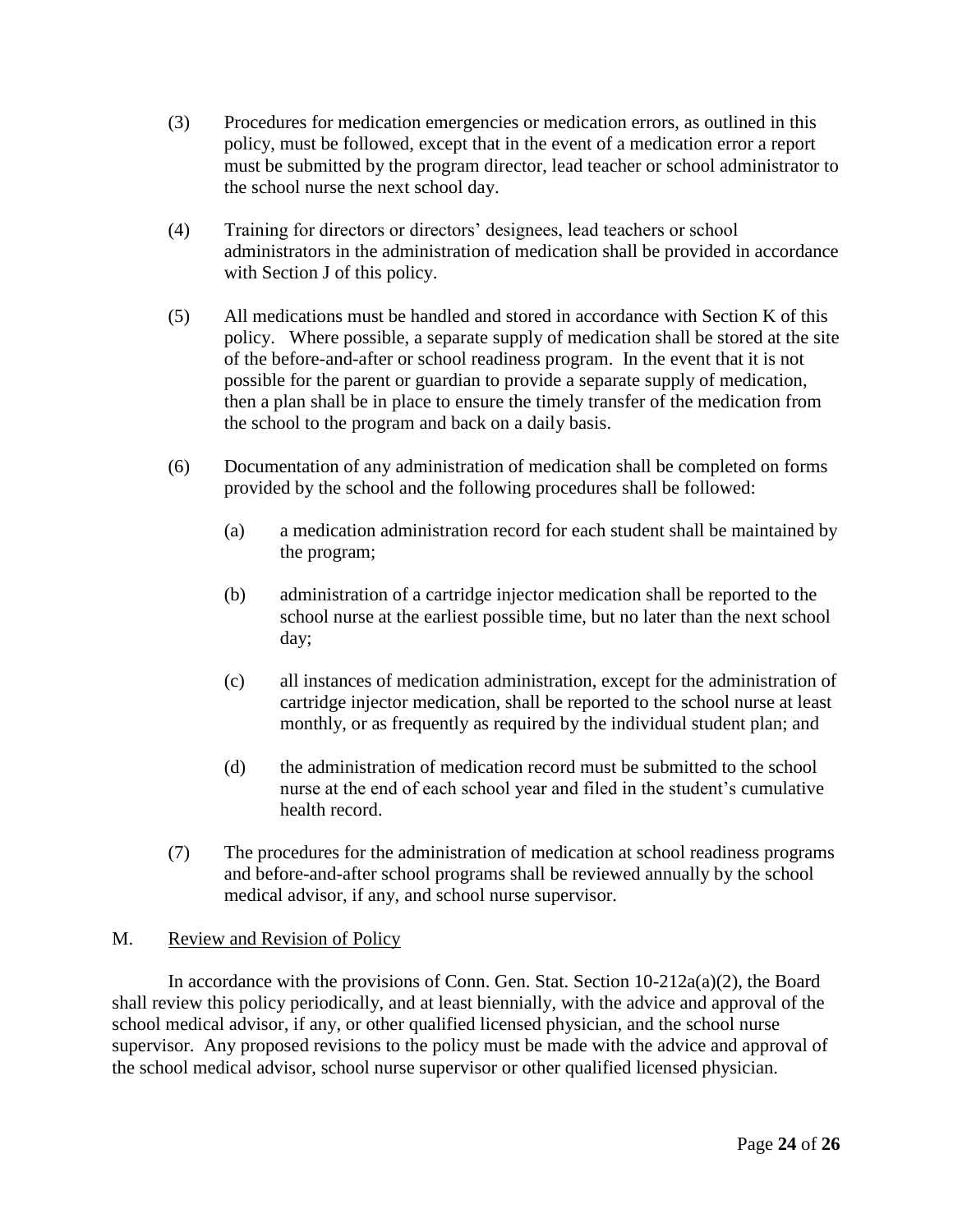Legal References:

Connecticut General Statutes: Section 10-206 Section 10-212 Section 10-212a Section 10-220j Section 19a-900 Section 21a-240 Section 52-557b

Public Act 18-185, "An Act Concerning the Recommendations of the Task Force on Life-Threatening Food Allergies in Schools"

Regulations of Conn. State Agencies: Sections 10-212a-1 through 10-212a-10, inclusive

Memorandum of Decision, In Re: Declaratory Ruling/Delegation by Licensed Nurses to Unlicensed Assistive Personnel, Connecticut State Board of Examiners for Nursing (April 5, 1995)

BOE APPROVED: 01.19.21 REVISED: \_\_\_\_\_\_\_\_\_